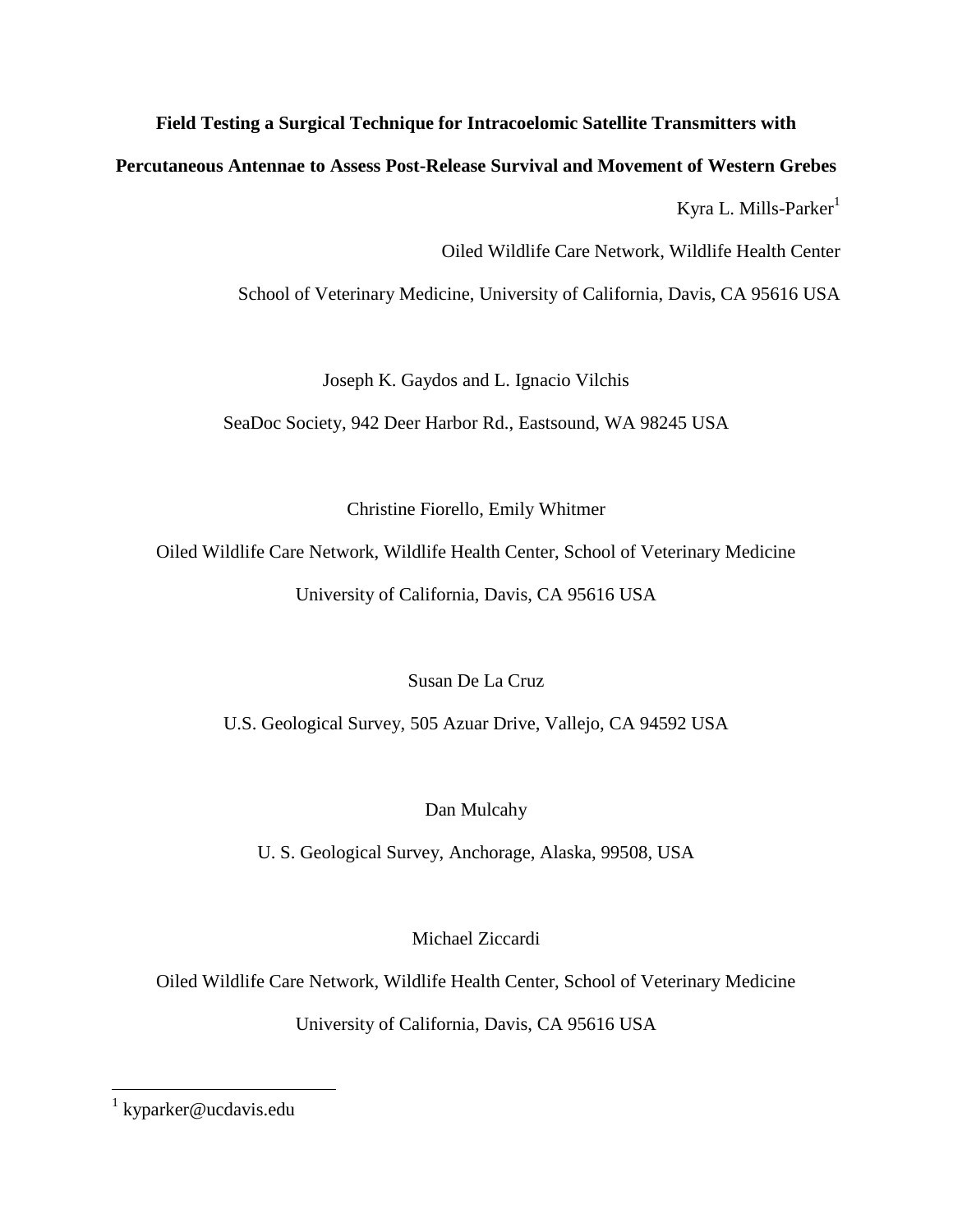# 1 ABSTRACT

 Western Grebes (*Aechmophorus occidentalis*) are in decline along the western coast of the United States. Often they are impacted by oil spills and natural seeps when wintering along the Pacific coast, however little data are available on Western Grebe winter site fidelity, which can be important when determining potential exposure to oil spills. In addition, post-oiling mitigation of Western Grebes has previously focused on improving summer breeding grounds, however migration patterns between wintering and summering grounds are not well known. We used a captive-tested surgical procedure to implant Western Grebes with intracoelomic satellite transmitters with percutaneous antennae to field test this technique as well as to gain more information on winter site fidelity and migration. Birds were captured in early December 2010 in San Francisco Bay, California and implanted with transmitters. Nine birds survived surgery and were released, and with the exception of one bird, all survived at least 25 days suggesting a lack of surgery-related complications for 8 of the birds, however the 44-56% mortality seen within the first year post-surgery is believed to be related to the transmitter or antenna and necessitates more work before this surgical technique is used widely. Post-release winter movement of released birds showed that birds mostly remained within San Francisco Bay suggesting high winter site fidelity. Two complete migrations were documented: one bird traveled from San Francisco Bay to Upper Klamath Lake in Oregon in July and returned to San Francisco Bay in November, and another traveled south to San Diego and then back to San Francisco Bay in 20 December the  $2<sup>nd</sup>$  winter post-release. More studies are needed to further characterize the winter site fidelity and migration of Western Grebes and improving the surgical technique and transmitter design should enable implanted satellite transmitters with percutaneous antennae to be used for this work.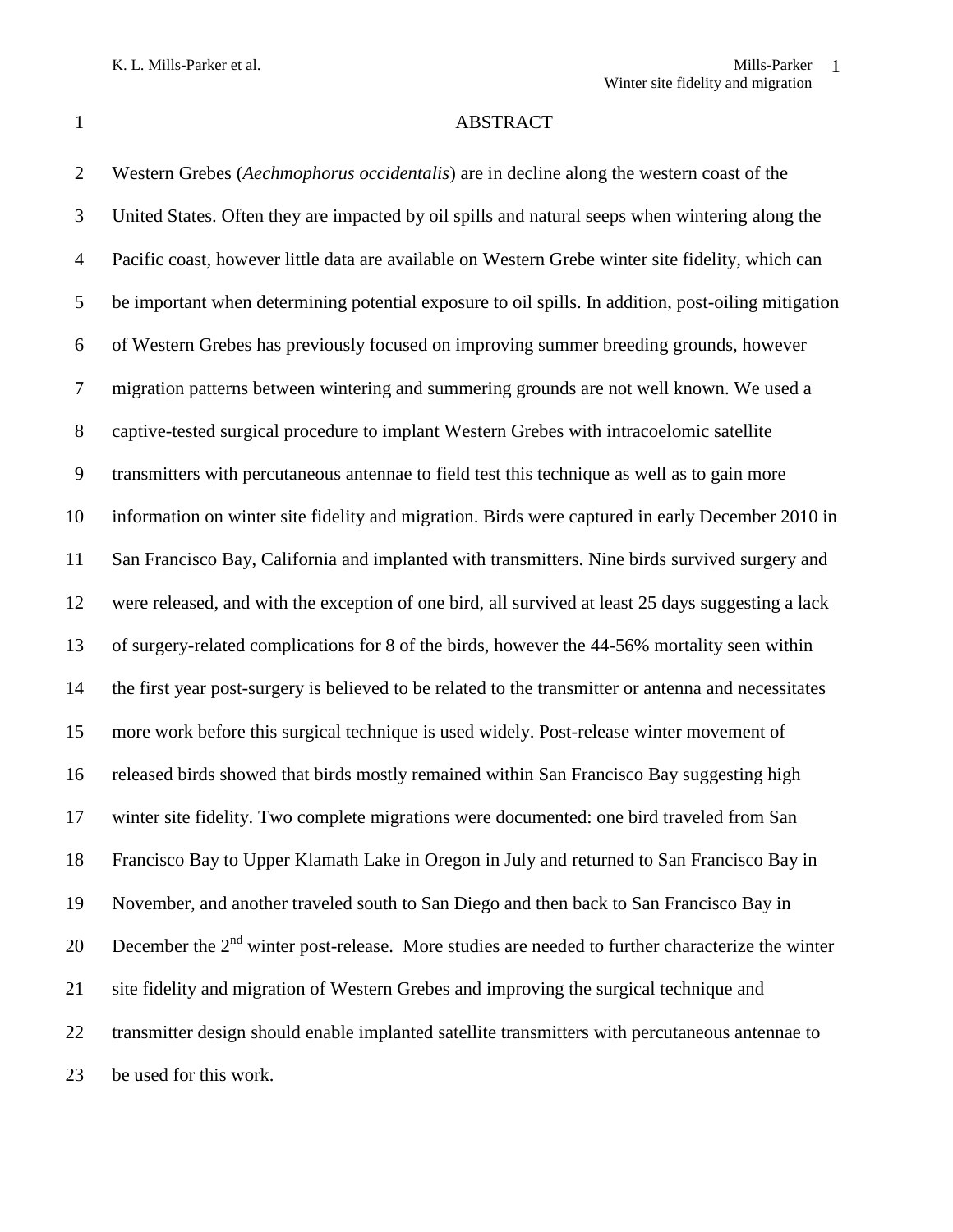**Keywords**: Aechmophorus occidentalis, migration, site fidelity, surgery, telemetry, transmitter, Western Grebe.

 Western Grebe (*Aechmophorus occidentalis*) populations are declining along the west coast of North America (Anderson et al. 2009, Burger 1997, Ivey 2005) where they are one of the most commonly impacted species in oil spills (Ivey, 2004, OWCN, unpub. data). Numerous larger spills have had significant impact on Western Grebes off the coast of Washington, Oregon and California (Carter 2003; Smail et al. 1972; Page et al. 1990; and other citations) and there is strong evidence that low volume oil spills chronically kill small numbers of wintering Western Grebes (Burger 1993, Speich and Wahl 1986, L. Henkel unpub. data). The majority of grebe mortality caused by oil injury happens between November and February (OWCN, unpub. data), when the number of grebes is high along the western coast of North America (Storer and Nuechterlein 1992). Little information is available on Western Grebe migratory patterns between summer and wintering habitats, as well as winter site fidelity, which can be important when determining potential exposure to oil spills or when mitigation after oil spills. Response efforts have focused on capture and rehabilitation of oiled birds and post-spill mitigation efforts have focused on restoration of summer nesting habitat (*American Trader* Trustee Council 2001; *Luckenbach* Trustees Council 2006).

 Post-release tracking and evaluation of rehabilitated grebes after rehabilitation from oiling and actual linking of Western Grebe wintering sites with summer breeding habitat have both been hindered by a suitable technique for implanting transmitters (Gaydos et al. 2011). The goal of this study was to field test a technique for monitoring post-release survival and movement of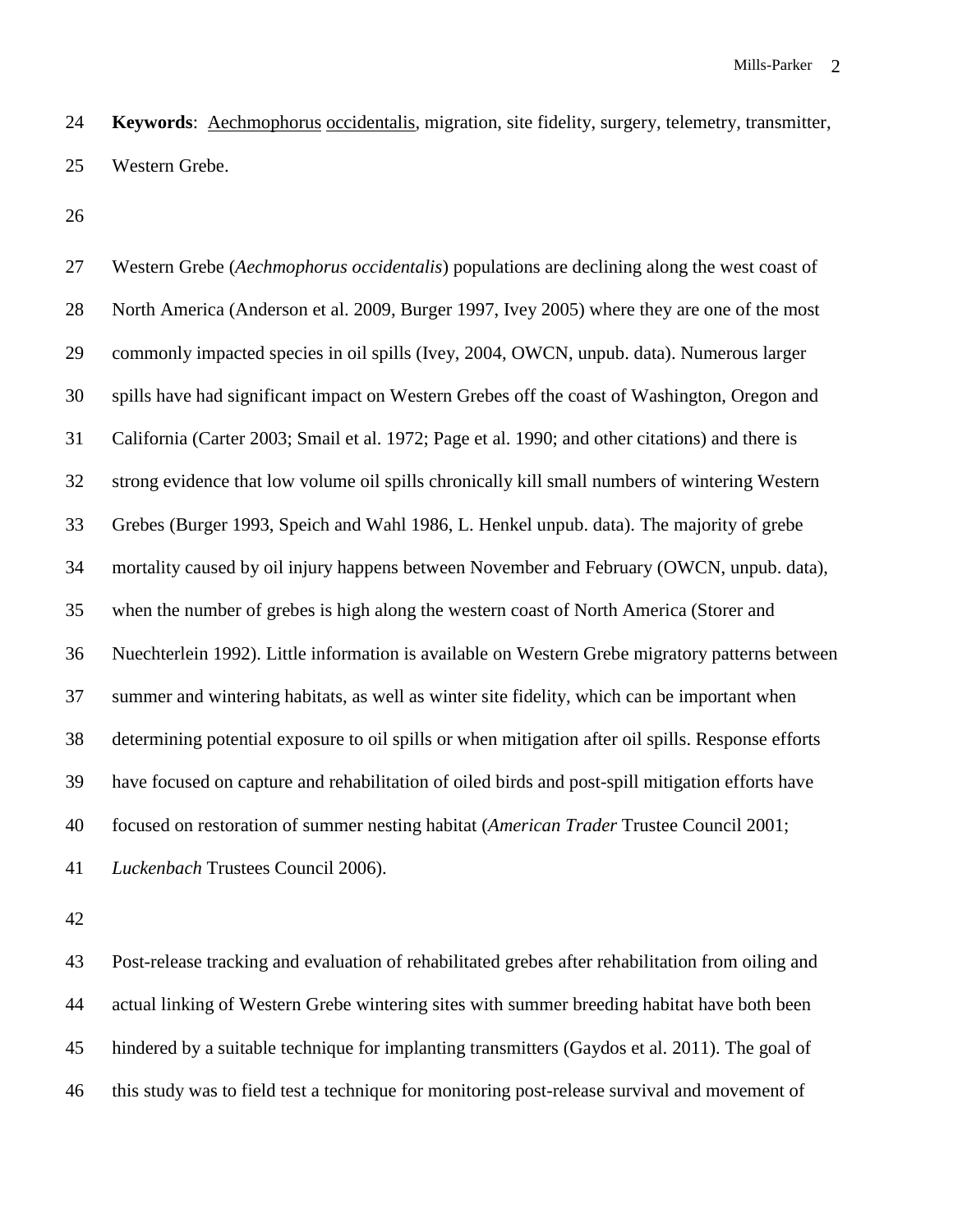Western Grebes impacted by oil spills. A prior study (Gaydos et al. 2011) determined that with minor surgical modifications, a common surgical technique for implanting intracoelomic transmitters with percutaneous antennae could be used successfully to implant Western Grebes with satellite transmitters in a captive setting. We used the modified surgical procedure that was successful in a captive setting, this time releasing the birds back into the wild post-surgery. Additionally, this project was designed to learn about Western Grebe winter movements and migration patterns between marine wintering sites to summer breeding grounds on freshwater lakes. MATERIALS AND METHODS **Capture, Care and Housing**  Ten Western Grebes were captured from several locations around San Francisco Bay, California over a two-day period in December 2010 using a modified neutrally-buoyant gill net technique (Breault and Chang 1990). All birds were after hatch year, and sex was determined based on measured bill length. Of the captured birds, four were female, five were male, and two were of unknown sex (Table 1). Body weights were obtained at the time of capture and daily thereafter. Captured birds were temporarily housed on elevated, netted platforms within plastic transport crates and provided oral fluids. On the day of capture, all birds were taken to a research facility at the University of California, Davis, California where they were housed indoors in 3 m- diameter fresh water rehabilitation pools. Water was maintained at 16º C and depth at a minimum of 1.3 m to allow birds to swim, dive, and forage. Air temperature was maintained at 18º C. Birds were force-fed 3-6 whole freshly-thawed Night Smelt (*Spirinchus starski*) or Capelin (*Mallotus villosus*) twice daily (approximately 120 gm total / day). To prevent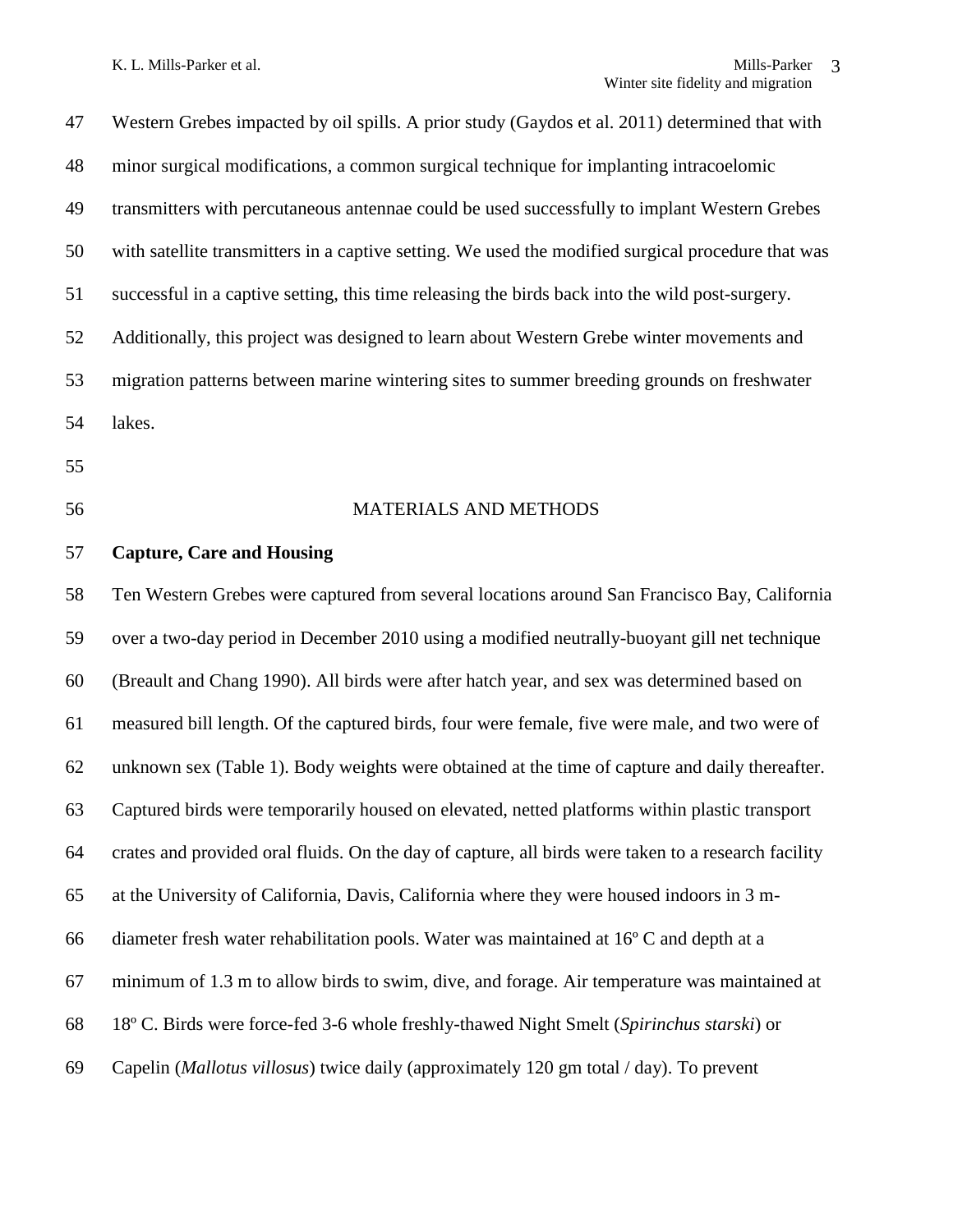aspergillosis infection, which often is associated with housing birds in captivity, grebes were given 15 mg/kg of Itraconazole (Sporanox, Amerisource Bergen, Valley Forge, PA 19482, USA) orally at the time of capture and once daily until released. Birds also received Meloxicam orally (0.5 mg/kg; Metacam, Boehringer Ingelheim Vetmedica, Ridgefield, CT 06877, USA) when captured and once daily until released. Grebes were individually identified with a plastic leg band and a U.S. Fish and Wildlife Service metal leg band. All birds were given one dose of an oral multivitamin supplement containing thiamine (Sea Tabs, Pacific Research Laboratories, San Diego, California USA). Birds were clinically evaluated daily by a veterinarian and housed in captivity for 24-48 hours post-surgery, after which they were released close to their capture locations.

## **Clinical Pathology**

 On the day of capture birds were bled via jugular venipuncture for evaluation of blood parameters including complete blood counts (total granulocyte count, packed cell volume, total white blood cell count, heterophil number and percent of total, lymphocyte number and percent of total, basophil number and percent of total, eosinophil number and percent of total, and monocyte number and percent of total), plasma chemistries (fibrinogen determined using heat precipitation method, glucose, blood urea nitrogen, creatinine, sodium, potassium, total carbon dioxide, amylase, lipase, calcium, phosphorus, cholesterol, triglycerides, uric acid, aspartate aminotransferase, alanine aminotransferase, lactate dehydrogenase, creatine phosphokinase, and gamma-glutamyl transpeptidase), plasma protein electrophoresis profiles (total protein, pre-albumin amount and percentage of total protein, albumin amount and percent, alpha-1 globulin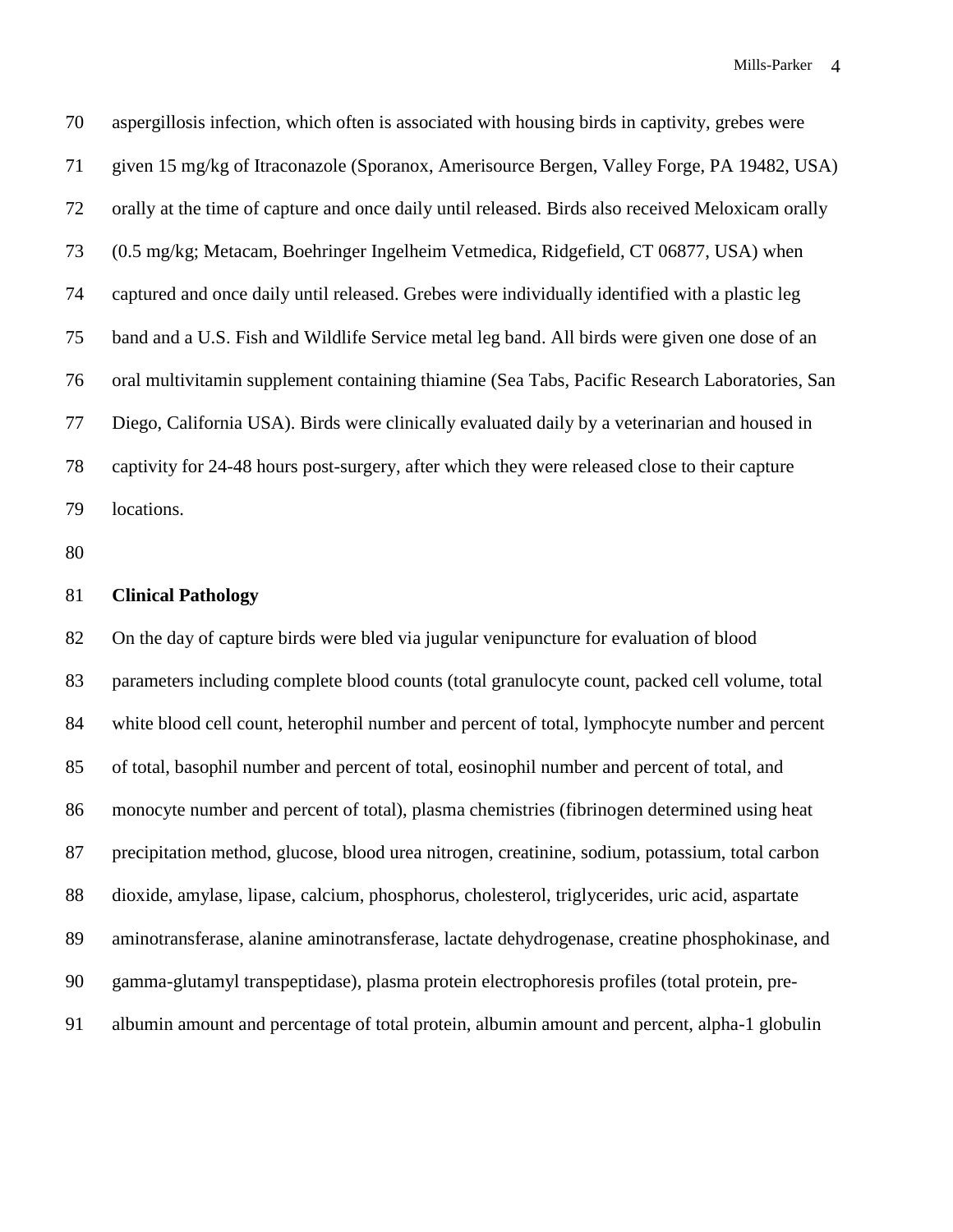amount and percent, alpha-2 globulin amount and percent and gamma globulin amount and percent), and corticosterone levels.

# **Surgery**

- All birds were mask-induced with isoflurane, intubated, and maintained on isoflurane with 100%
- oxygen. Using a previously described procedure (Gaydos et al. 2011), birds were implanted with
- ARGOS platform terminal transmitters (PTT-100; Microwave Telemetry Inc., Columbia,
- 99 Maryland, USA) with external percutaneous whip antennae. All grebes had a  $1 \text{cm}^2$  piece of
- porcine small intestine submucosa (SIS) (Vet BioSISt, Smiths Medical North American,
- Wankesha, Wisconsin, USA) placed over the base of the transmitter antenna prior to
- implantation, with the exception of one bird (# 97617). Six of ten birds (#'s 97615, 97616,
- 97618, 97620, 97621, 97622) received 10cc Lactated Ringers Solution IV pre- or intra-

operatively.

# **Platform Terminal Transmitters**

 The implanted PTTs weighed 26 g, representing 1.8 – 2.5% of adult body mass (Table 1), and were equipped with batteries that had 400 hours of transmission time. The PTTs had a duty cycle of 6 h on/19 h off for the first 25 cycles (30 d), then switched to 6 hrs on/75 h off for the remainder of the life of the battery. The expected battery life was about one year, however, two PTTs continued transmitting past the one-year mark. In addition to location, the PTTs also had sensors for temperature and battery voltage. This allowed distinction between mortality (when the temperature sensor went from that of a live grebe and dropped steeply, remaining below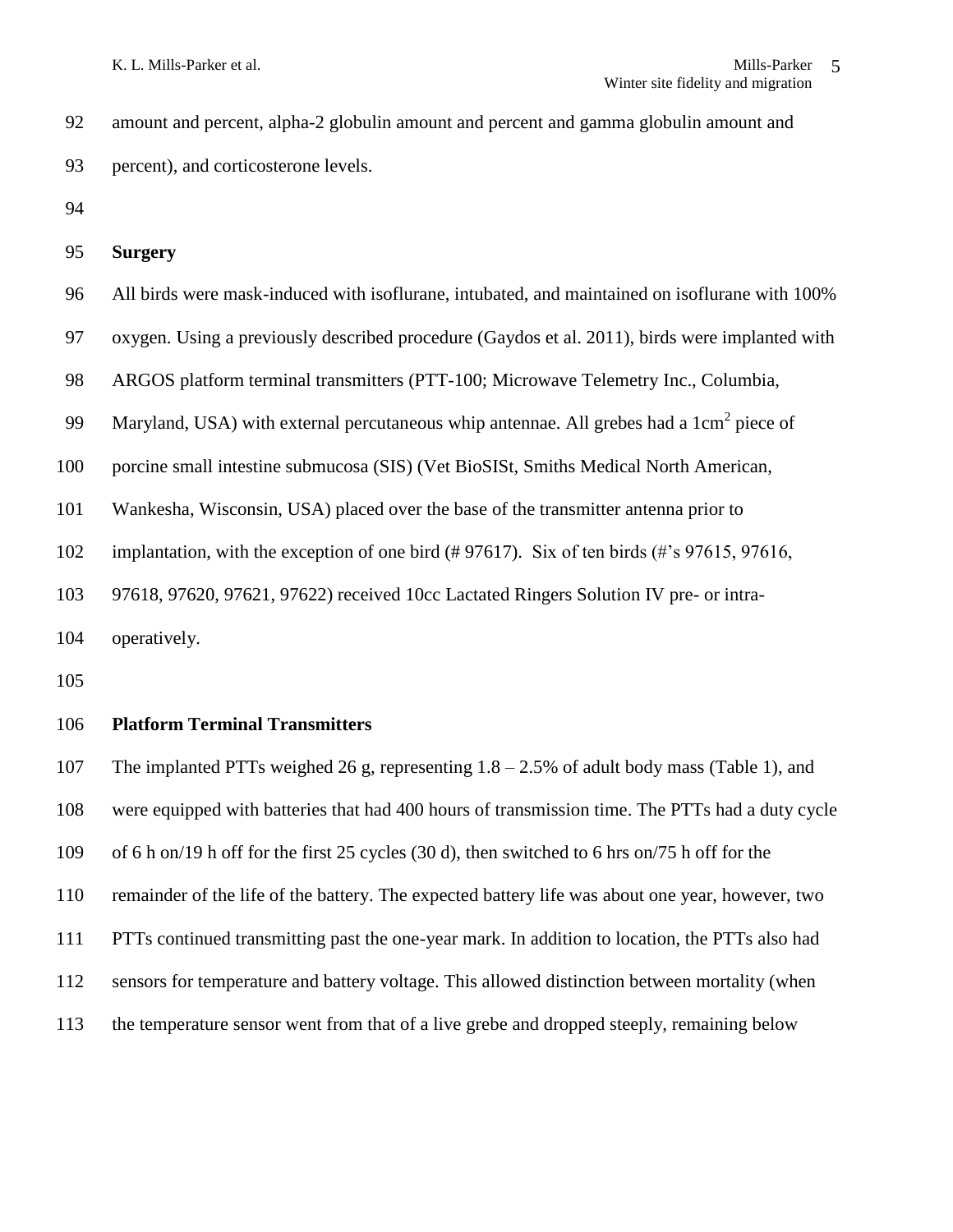| 114 | $100^{\circ}$ F), or battery failure, when the sensor was below 3.73 volts. Transmitter temperature |
|-----|-----------------------------------------------------------------------------------------------------|
| 115 | reading in conjunction with PTT transmission days was used to determine post-release mortality.     |
| 116 |                                                                                                     |
| 117 | Locations of the PTTs were processed using an algorithm based on the Kalman filtering               |
| 118 | approach (Argos Service 2011), which provides a greater number of positions and has improved        |
| 119 | position accuracy compared to the least squares method. Locations are classified based on type      |
| 120 | of location, estimated error, and the number of messaged received. Based on these criteria, data    |
| 121 | were excluded from analyses that were of class type Z, A, B, $0$ (>1500m error, $\leq$ 4 messages;  |
| 122 | Argos User's Manual 2011). We also excluded positions that fit the above criteria but were          |
| 123 | obviously incorrect (i.e., more than 200 miles offshore). In addition, we filtered the raw location |

data based on temperature, using 100**°**F as our cut-off point for temperature, (the temperature at

which medical intervention would be warranted). The number of final locations used in the

analyses (after the filters were applied) was 1,629.

## **Statistical Analyses**

 All statistical analyses were performed using appropriate software (SPSS 17.0 and STATA v.12), and p-values < 0.05 were considered significant. We examined the correlation between the number of days of post-release survival and the weight of the bird at capture to assess any relationship between these two variables. We used a kernel density estimator (Seaman and Powell 1996) with MATLAB R2012a software to estimate the winter home range size for each of the nine individuals from release on 12 December 2010 to 21 March 2011 (the first winter). 

### RESULTS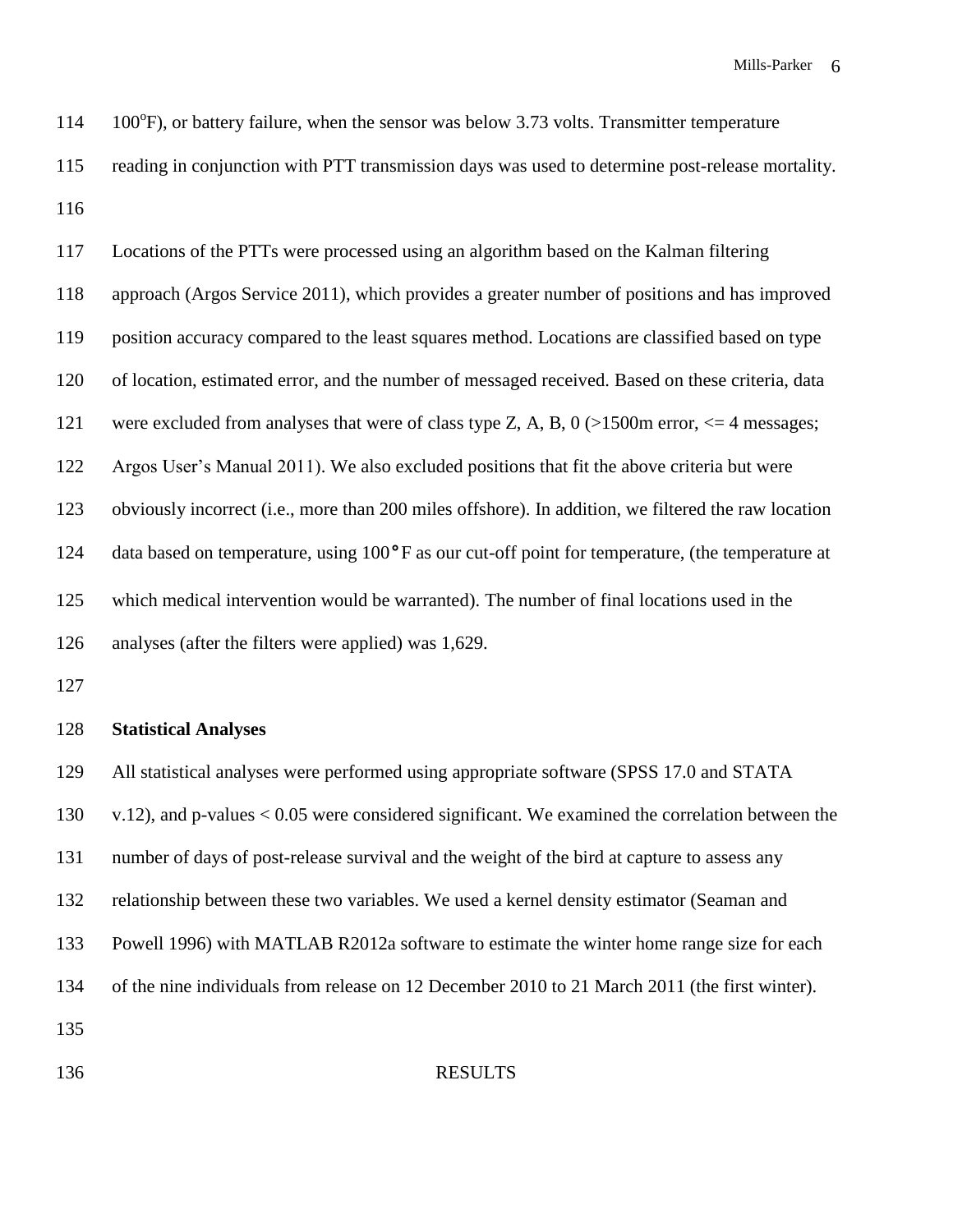Nine of ten birds were successfully implanted with transmitters and subsequently released. Post- release, all birds survived at least 25 days. Mortality (as deduced from the internal temperature sensor) occurred on days 5, 25, 39 and 123 post-release (Table 1). The PTTs in two of the birds had suspected battery failure after transmitting for 68 and 143 days; two birds survived until battery depletion of the PTT, transmitting for 436 and 454 days post-release (Table 1). The fate 142 of one of the grebes (# 97615) is undetermined, as both the battery voltage and temperature were within normal range when it stopped transmitting abruptly at day 47 post-release. If this bird survived, post-release survival was 56% (5/9), if it died, survival was 44% (4/9). There was a 145 positive but non-significant correlation between post-release survival and capture weight  $(F_{1,7} =$  $3.81$ ,  $r^2 = 0.35$ , n = 9, p > 0.05; Fig. 1). Of the four heaviest birds (one male and one female), two were among the bird that transimtted the greatest number of days post-release (over 400 days). However, based on the PTT temperature sensor readings, the other two heaviest birds (both males) are suspected to have died, (Table 1, Fig. 1).

 Of the nine study birds, only three of them left the San Francisco Bay area. The first grebe to leave the Bay was grebe # 97615 on 27 January 2011 when it traveled directly south to the southern end of Monterey Bay (total cumulative distance was 572 km, Table 1), at which time transmission ceased. Grebe # 97622 remained in the Bay throughout the first winter, and then departed on 13 July 2011 traveling north. It stopped at Clear Lake (California, 39**°**3'42" N, 122**°**49'38" W) and then continued to Upper Klamath Lake (Oregon, 42**°**23'32" N, 121**°**52'49" W). The total distance covered during this migration was 1620 km in 10 days (Fig. 2). This individual remained in Upper Klamath, presumably to breed, then returned to San Francisco Bay 4 November 2011 for a total cumulative migration distance of 2144 km (Table 1). Grebe # 97617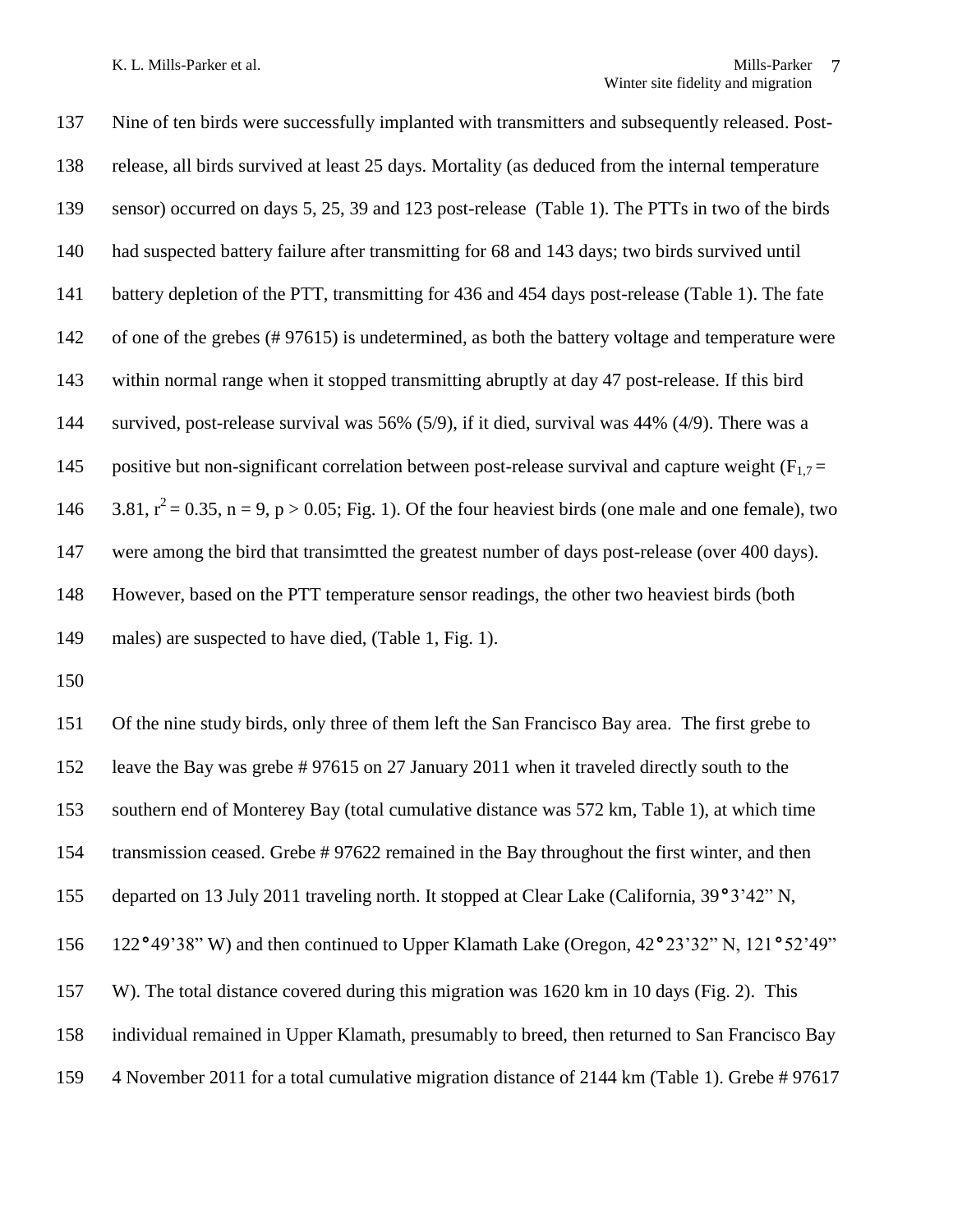| 160 | remained in San Francisco Bay through the first winter, spring, and summer (2010). Almost         |
|-----|---------------------------------------------------------------------------------------------------|
| 161 | exactly one year post-release, on 10 December 2011, this bird traveled 757 km south to the San    |
| 162 | Diego Bay (California, 32°38'53" N, 117°11'28" W), then returned to San Francisco Bay four        |
| 163 | days later for a total round-trip distance of 1514 km. This bird went on to transmit for 65 more  |
| 164 | days, remaining in San Francisco Bay until the PTT battery was depleted on day 436 post-release   |
| 165 | (Table 1).                                                                                        |
| 166 |                                                                                                   |
| 167 | In general, post-release movement of the grebes followed a relatively similar pattern, with birds |
| 168 | remaining within San Francisco Bay, for the greatest majority of the tracking period. Some        |
| 169 | grebes spent most time restricted to a very small area (see grebes #97617 and 97622; Fig. 4);     |
| 170 | while others had a wider range (see grebe #97613 and 97615; Fig. 4). In general, however, bird    |
| 171 | movement within the Bay was mostly concentrated within the north-central portion, spanning        |
| 172 | from the Sausalito/Tiburon region on the west side of the Bay to Richmond/Berkeley area on the    |
| 173 | east side.                                                                                        |
| 174 |                                                                                                   |
| 175 | <b>DISCUSSION</b>                                                                                 |
| 176 | San Francisco Bay is an important area for wintering, migrating, and breeding birds, supporting a |

 great number and diversity of both freshwater as well as marine birds. In particular, grebes of various species use the Bay during several months of the year (Warnock et al. 2002; Takekawa et al. 2006). Western Grebes are known to winter on marine waters and migrate to summer inland freshwater lakes (Storer and Nuechterlein 1992), however little data exist on site fidelity of wintering Western Grebes. This study suggests that in general (Grebe # 97615 being a rare exception), Western Grebes wintering on San Francisco Bay remain there between December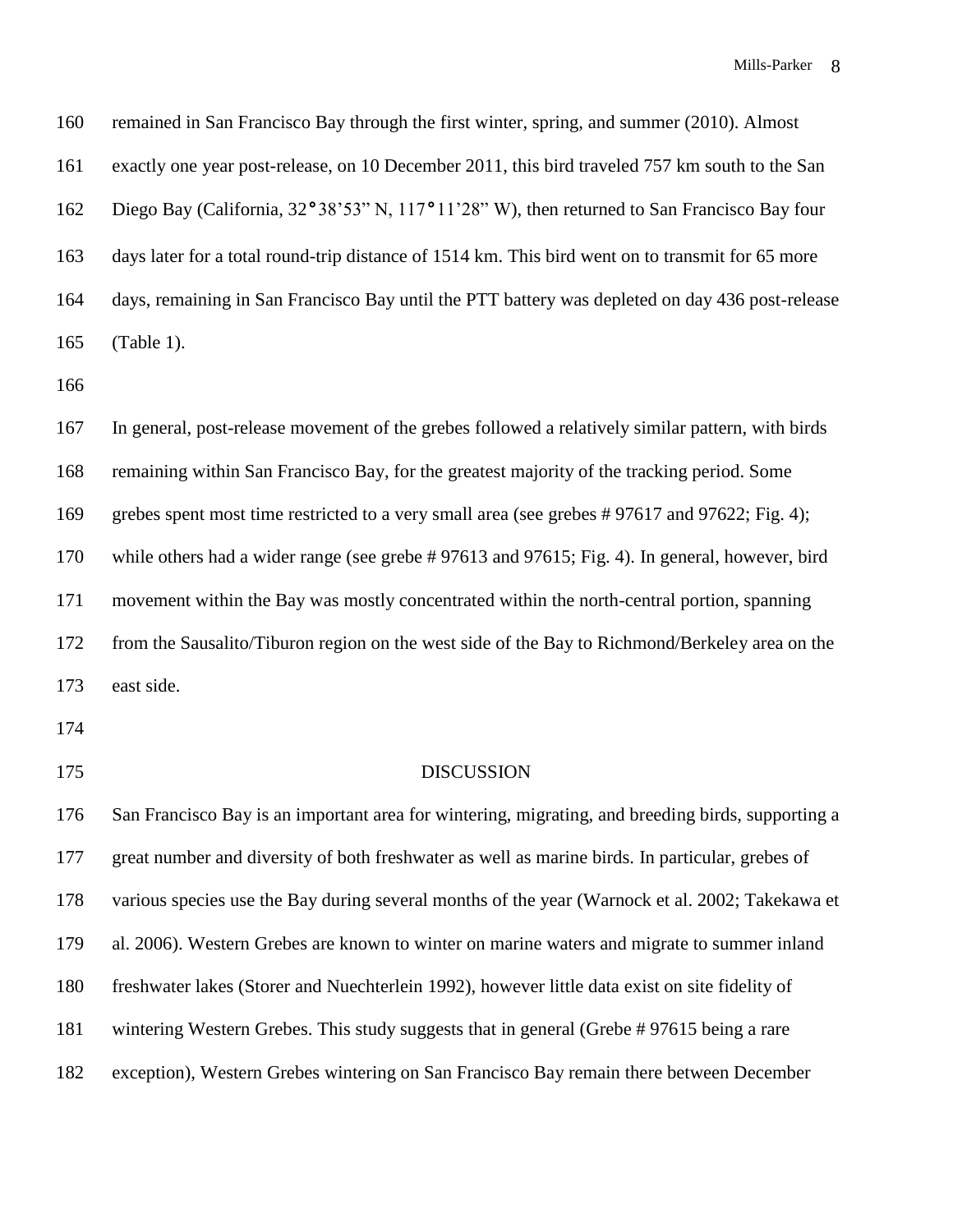and March. Grebes are often impacted by oil spills during the fall and winter, after they breed, and when they are found mostly along the Pacific coast of North America. During this time, they are especially vulnerable to oil impacts as a great majority of them undergo molt when they arrive along the coast of California (Storer and Nuechterlein 1985), and a proportion of the population undergoes a full wing molt in the winter (Sibley 1970). The Cosco Busan oil spill in November 2007 heavily impacted Western and Clark's Grebes, with an estimated 1133 killed (Dept. of Fish and Game 2009).

 This study successfully tracked one grebe (# 97622) from its wintering range and its summer range and back to its wintering habitat. To our knowledge, this is the first ever real-time recording of a complete winter-summer-winter migration for this species. It is interesting that this bird visited two known Western Grebe breeding locations (Storer and Nuechterlein 1992), Clear Lake and Upper Klamath Lake, although it is unknown if this individual bred at Klamath Lake (where it remained the majority of time before traveling back to San Francisco Bay).

 The present study represents the first satellite date available for Western Grebe movements within and outside of San Francisco Bay, however we are cautious about over-interpretation of our results as we have no control to compare them to. Our results show that the grebes exhibited strong site fidelity within San Francisco Bay during the non-breeding period. Of those birds that did migrate, 2 out of 3 returned to San Francisco Bay, once again, showing strong site fidelity. Availability of predictable and plentiful food supply, especially during an energetically costly activity such as molt, is especially important and the Bay apparently provides sufficient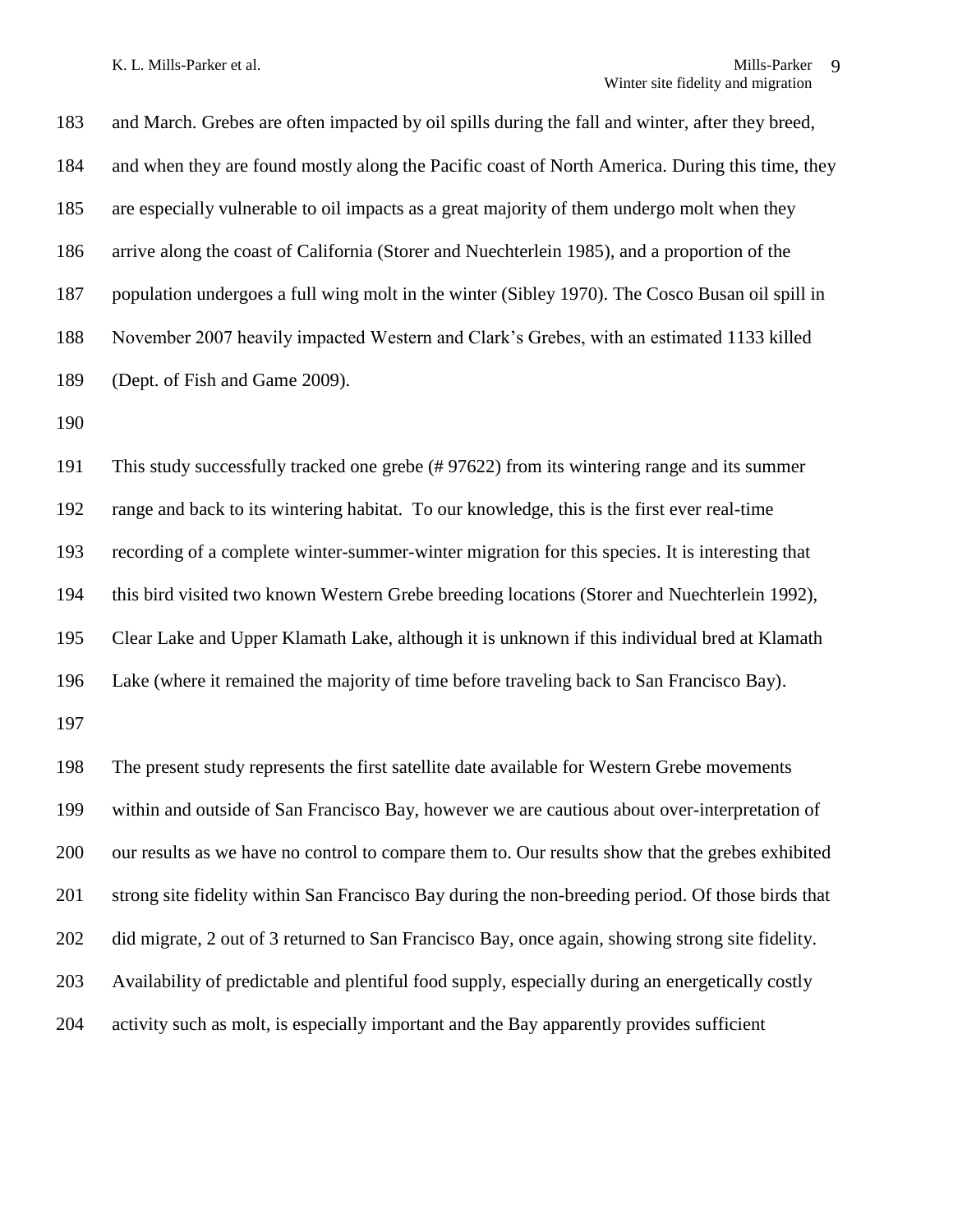resources to maintain such large numbers of aquatic birds (Warnock and Takekawa 1996), including Western Grebes.

 Surgically implanted intracoelomic satellite and VHF transmitters with percutaneous antennae have been used to successfully track the movements of many bird species (Korschgen et al. 1984, 1996 and other citations), including unraveling migratory patterns for some species such as the Spectacled Eider (*Somateria fischeri*, Petersen et al. 1999). A prior study (Gaydos et al. 212 2011), demonstrated that a modified surgical technique could be use to successfully implant satellite transmitters in Western Grebes in a captive situation. Those data showed that Western Grebes implanted with satellite transmitters had healed by postoperative day 9, suggesting that the 44-56% mortality associated with this current study was not related to the immediate surgical procedure. It is impossible to know the causes of mortality because none of the birds that died were recovered; however, all birds exhibited high post-release movement within San Francisco Bay, which would not be expected of birds that were debilitated and dying. External to the surgical operation and recovery, possible causes of death related to surgical implantation of satellite transmitters post-surgery and healing include prolongation of impaired waterproofing, chronic low-grade infection, increased energy requirements due to transmitter weight, antenna drag or increased preening, increased predation or more likely, some degree of multifactorial interaction. Although not well described in birds, there is likely an interactive effect between stress, thermoregulation, behavior, nutrition, and immunity that conspires against survival after capture, handling, and surgical implantation of transmitters (Gaydos et al. 2011). Waterproofing issues and increased energy requirements could result in negative energy balance and cause death directly, or they could result in increased foraging or preening time and decreased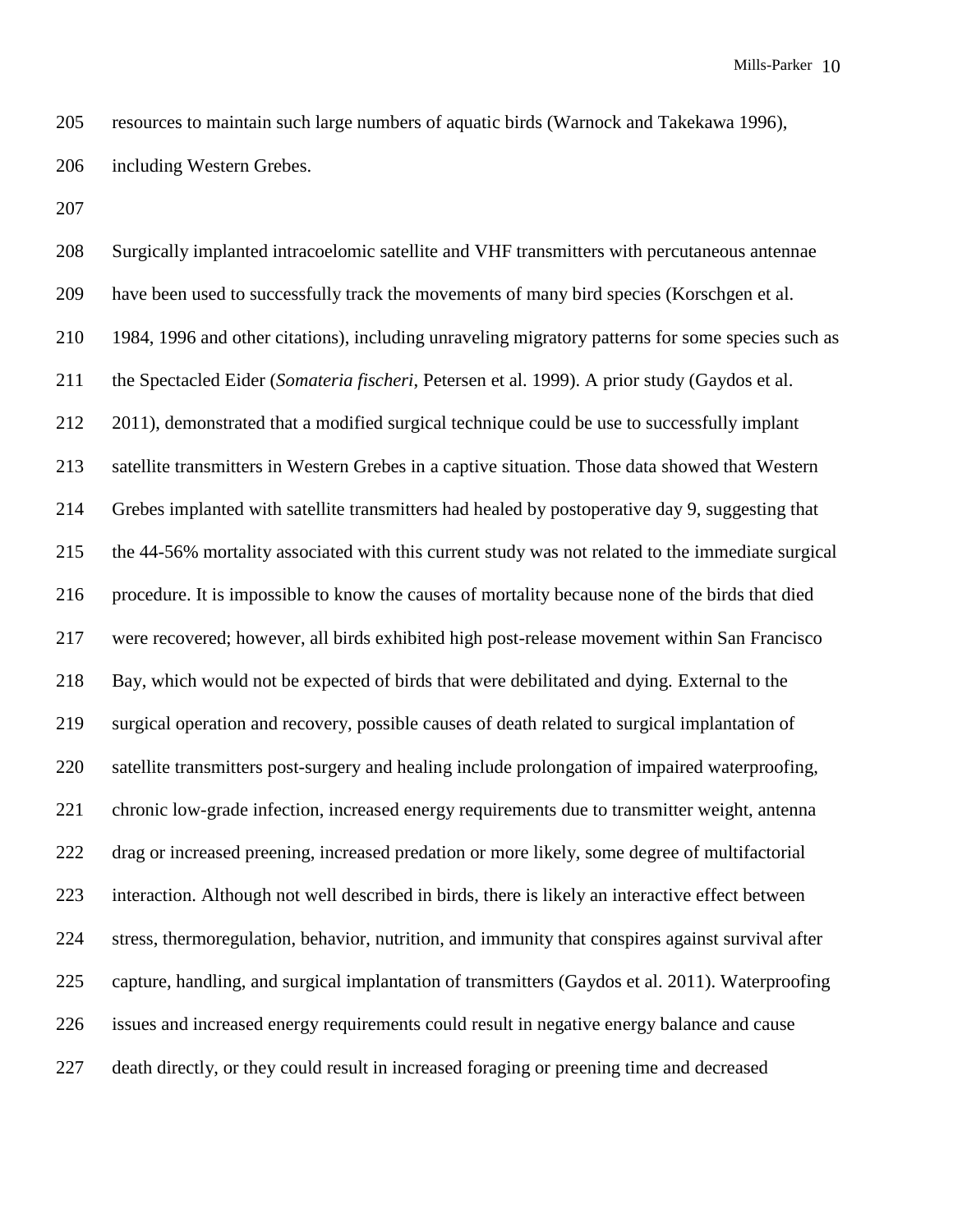vigilance, leading to increased predation (Wilson et al. 2004).

 Although not statistically significant, it is interesting that there was positive, but non-significant, correlation with bird weight and post-release survival, which suggests that bird size might have permitted larger birds to overcome some energy cost-associated with the transmitter weight and/or antennae drag. Transmitter weight ranged from 1.8-2.5% of Western Grebe body weight, well within the general standards (Caccamise and Hedin 1985). There might be something about Western Grebes where this doesn't apply. More likely, with Western Grebes being strictly aquatic birds, spending little if any time on land and being adapted only for brief flights during migrations, is that antenna drag while diving for foraging and traveling was a more significant energy burden. Future work should calculate the potential energy requirements of antenna drag and should investigate the use of shorter antennas if the cost appears to be substantial. 

 It is impossible to know if the behavior of the grebes in this study was affected by the transmitters. Several studies with other species suggest that birds that have devices, such as dataloggers, radios or satellite transmitters, whether external or internal, have altered behavior and/or survival (Burger et al. 1991, Bannasch et al. 1994, Latty et al. 2010, Fast et al. 2011, among others). We did, however, receive several reports of a Western Grebes from our study (percutaneous antennae visible) from members of Richardson Bay Audubon Sanctuary conducting winter bird surveys in the Bay in mid and late January 2012. This bird was seen in the NE corner of Richardson Bay, and by this date it would have been in its second winter since 249 the implant of the transmitter.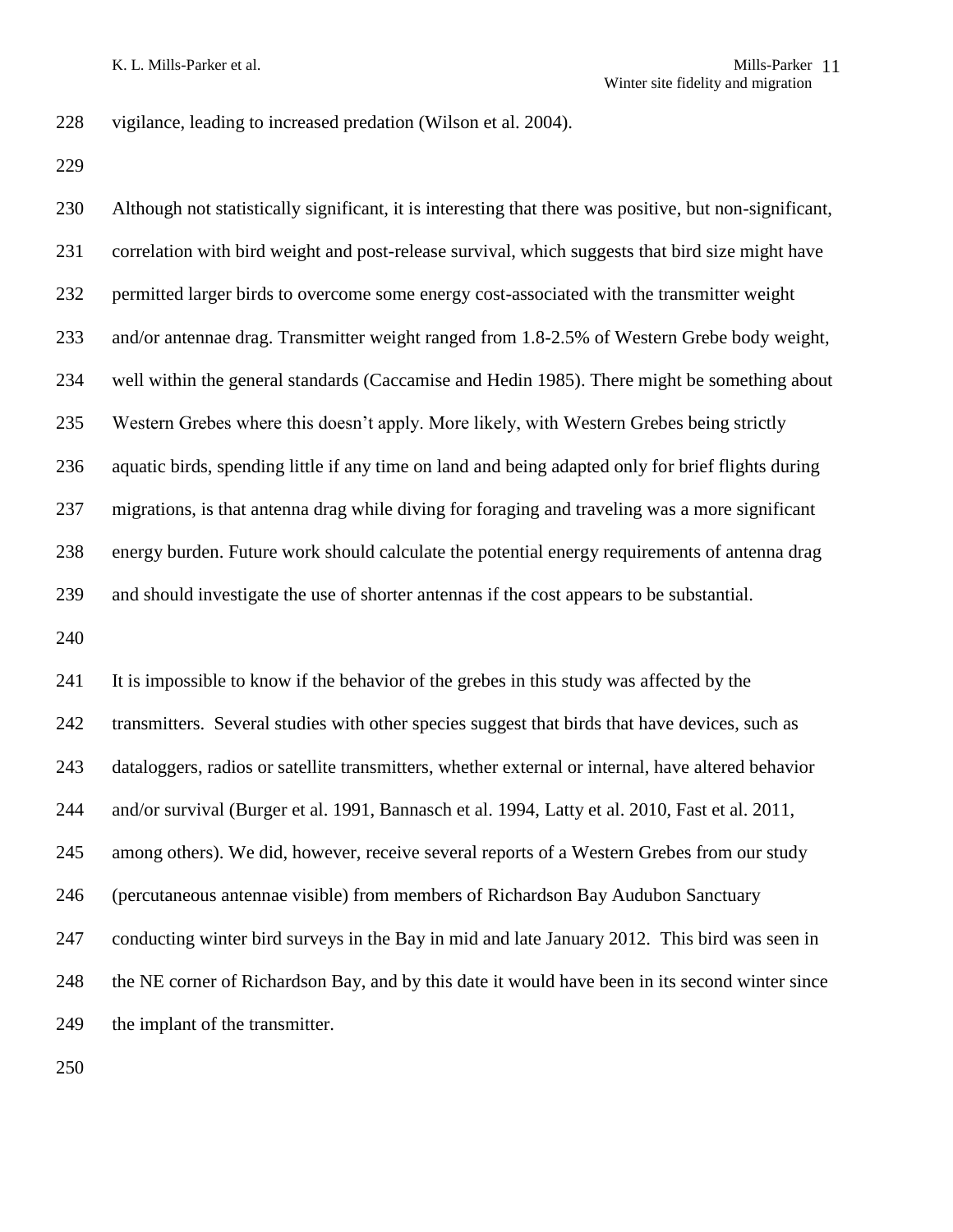251 The miniaturization of satellite transmitters  $(< 5 \text{ g})$  may offer new opportunities for testing external attachment without the typical problems associated with larger externally attached instruments, such as drag in water and air. One of the great advantages of internally placed transmitters is the retention of the transmitter that would normally not last more than a few months for externally placed devices. To a certain degree, retention can be increased with subcutaneous anchors (Lewis and Flint 2008, Newman et al. 2009), and we will continue to explore other promising new attachment methods.

 This study demonstrates that just because a novel surgical technique is effective in a laboratory setting, it does not guarantee success when birds are released into the wild. The high level of site fidelity within San Francisco Bay highlights the importance of protection for this important bird area, in particular because of the recent declines in the population and their vulnerability to oil pollution. More work is needed before this surgical technique is ready for widespread use.

- 
- 

### ACKNOWLEDGEMENTS

 We thank T. Cyra, S. Dallmann, B. Elias, J. Evenson, L. Henkel, B. Murphy and H. Robinson for help capturing Western Grebes. Outstanding veterinary surgical and anesthesia support was provided by R. S. Larsen. In addition, J. G. Massey, N. Warnock and Y. Hernandez helped in the early design of this project. This work was conducted in accordance with all appropriate state, federal and university regulations and policies including U.S. Fish & Wildlife Service Permit 23539, California Department of Fish and Game Scientific Collection Permit #SC- 003855, and UC Davis Animal Use and Care Permit 15110. The study was funded by the California Department of Fish and Game, Office of Spill Prevention and Response and the Oiled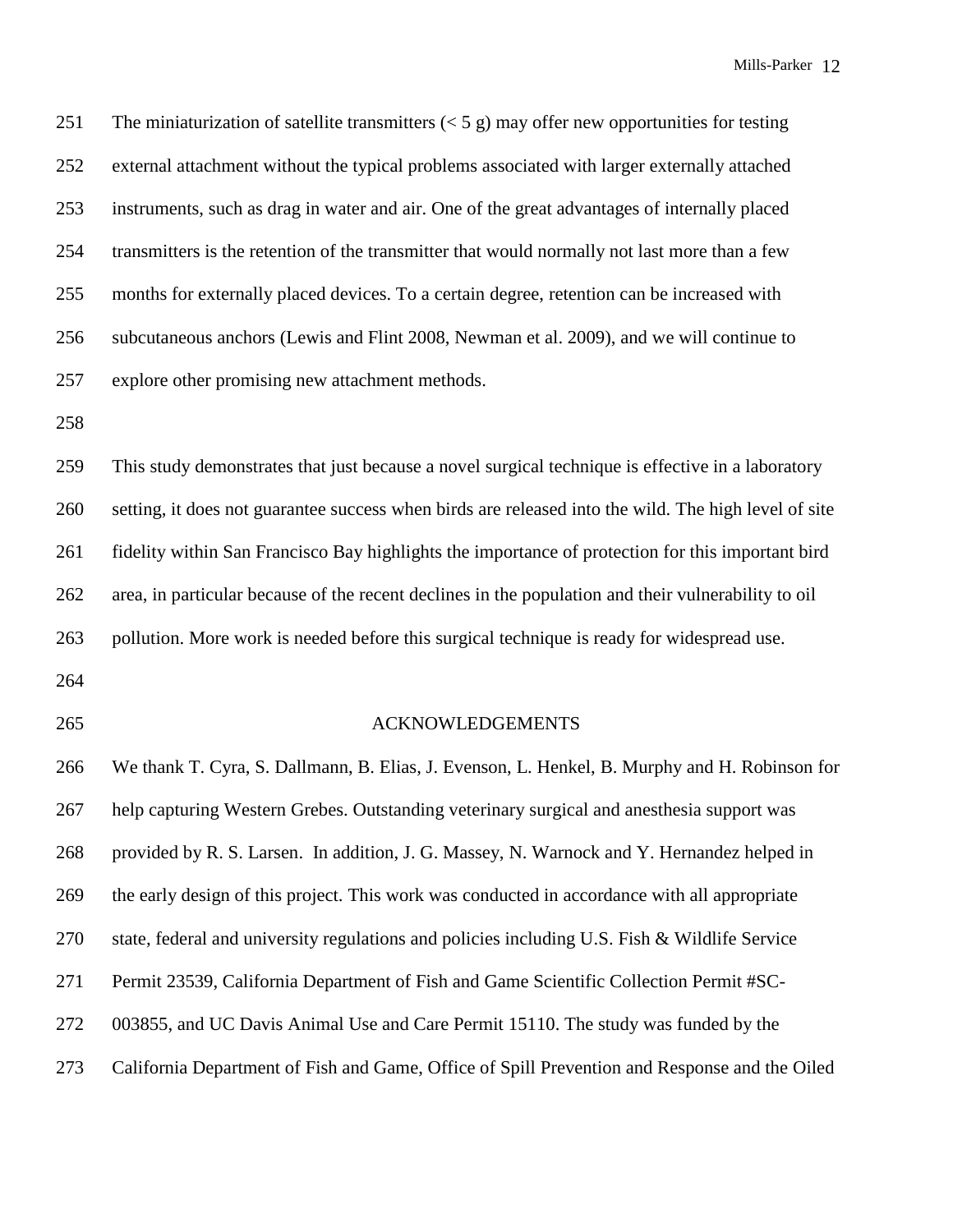K. L. Mills-Parker et al.

- Wildlife Care Network, Wildlife Health Center, University of California, Davis, with in-kind
- support from the Washington Department of Fish and Wildlife, the U.S. Geological Survey and
- the SeaDoc Society (a program of the UC Davis Wildlife Health Center,
- [www.seadocsociety.org\)](http://www.seadocsociety.org/). Any mention of trade names is for descriptive purposes only and does
- not imply endorsement by the U.S. Government.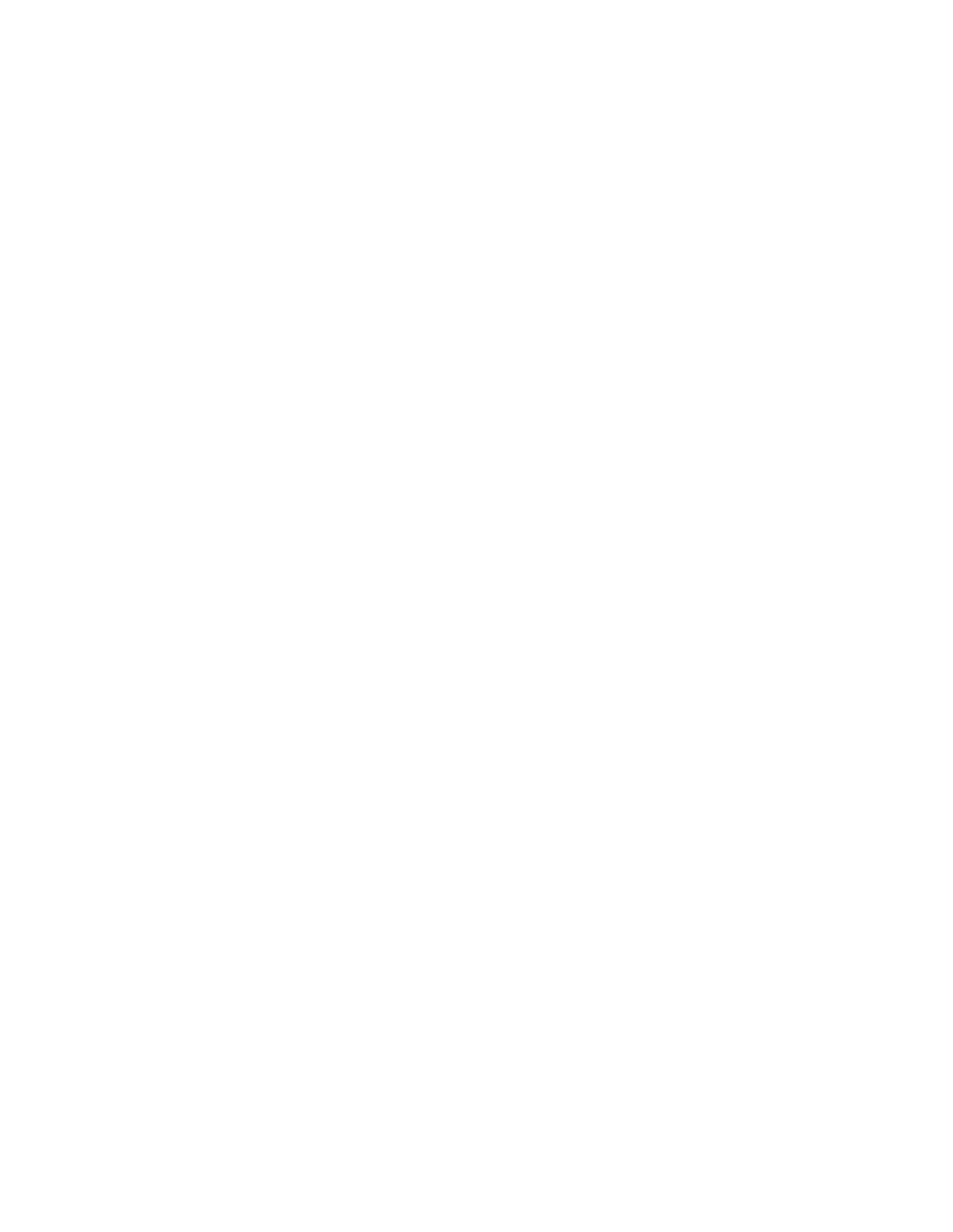### LITERATURE CITED

- Altwegg, R., R.J.M. Crawford, L.G. Underhill, A.J. Williams. 2008. Long-term survival of deoiled Cape gannets *Morus capensis* after the Castillo de Bellver oil spill of 1983. *Biological Conservation* 141: 1924-1929.
- Anderson, D.W., F. Gress, and D.M. Fry. 1996. Survival and dispersal of oiled Brown Pelicans after rehabilitation and release. *Marine Pollution Bulletin* 32: 711-718.
- Anderson, E.M., J.L. Bower, D.R. Nysewander, J.R. Evenson, and J.R. Lovvorn. 2009. Changes in avifaunal abundance in a heavily used wintering and migration site in Puget Sound, Washington, during 1966-2007. *Marine Ornithology* 37: 19-27.
- Bannasch, R., R.P. Wilson, and B. Culik. 1994. Hydrodynamic aspects of design and attachment of a back-mounted device in penguins. J. Exp. Biol. 194: 83-96.
- Bourgeon, S., R. Criscuolo, Y. Le Maho, and T. Raclot. 2006. Phytohemagglutinin response and immunoglobulin index decrease during incubation fasting in female common eiders. Physiol. and Biochem. Zool. 79: 793-800.
- Boyd, W. S., and S. D. Schneider. 2000. Using radio telemetry to describe the fall migration of eared grebes. J. of Field Ornith. 71: 702-707.
- Breault, A. M., and K. M. Cheng. 1990. Use of submerged mist nets to capture diving birds. J. of Field Ornith. 61: 328-330.
- Burger, A.E. 1997. Status of the Western Grebe in British Columbia. Wildlife Working Report No. WR-87. BC Environment.
- Burger, L.W., M.R. Ryan, D. P. Jones, and A.P. Wywialowski. 1991. Radio transmitters bias estimation of movements and survival. J. Wildl. Manage. 55(4): 693-697.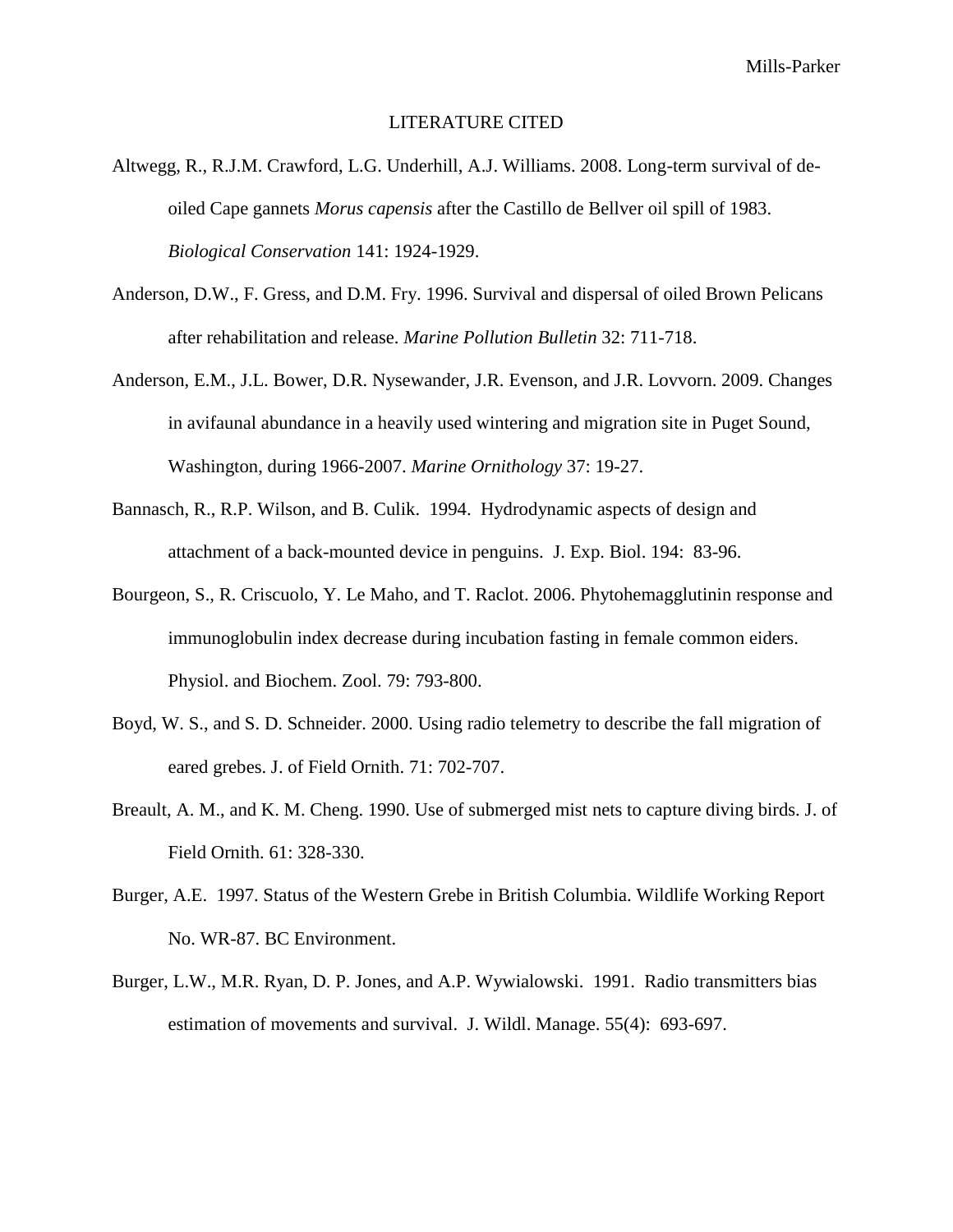- Caccamise, D.F. and R.S. Hedin. 1985. An aerodynamic basis for selecting transmitter loads in birds. Wilson Bull. 97(3): 306-318.
- Callegari, E. 1956. On the difficulty of keeping grebes and king-fishers in captivity. Aviculture Mag. 62: 155-158.
- Calvo, B., and R. W. Furness. 1992. A review of the use and the effects of marks and devices on birds. Ringing and Migration 13:129-151.
- Carter, H.R. 2003. Oil and California's seabirds: and overview. Marine Ornithology 31: 1-7.
- Carter, H.R., V.A. Lee, G.W. Page, M.W. Parker, R.G. Ford, G. Swartzman, S.W. Kress, B.R. Siskin, S.W. Singer, and D.M. Fry. 2003. The 1986 *Apex Houston* oil spill in central California: seabird injury assessments and litigation process. Marine Ornithology 31: 9- 19.
- Dept. of Fish and Game, Office of Spill Prevention and Response. 2009. Natural Resource Damage Assessment and Restoration Planning for the *Cosco Busan* Oil Spill: Update.
- Fast, P.I.F., M. Fast, A. Mosbech, C. Sonne, H. G. Gilchrist, S. Descamps. 2011. Effects of implanted satellite transmitters on behavior and survival of female Common Eiders. The Journal of Wildlife Management 75(7): 1553-1557.
- Gaydos, J.K., J. G. Massey, D. M. Mulcahy, L.A. Gaskins, D. Nysewander, J. Evenson, P.B. Siegel, and M.H. Ziccardi. 2011. Short-term survival and effects of transmitter implantation into Western Grebes using a modified surgical procedure. J. Zoo and Wild. Med. 42(3): 414-425.
- Golightly, R.T., S.H. Newman, E.N. Craig, H.R. Carter, J.A.K. Mazet. 2002. Survival and behavior of Western Gulls following exposure to oil and rehabilitation. *Wildlife Society Bulletin* 30: 539-546.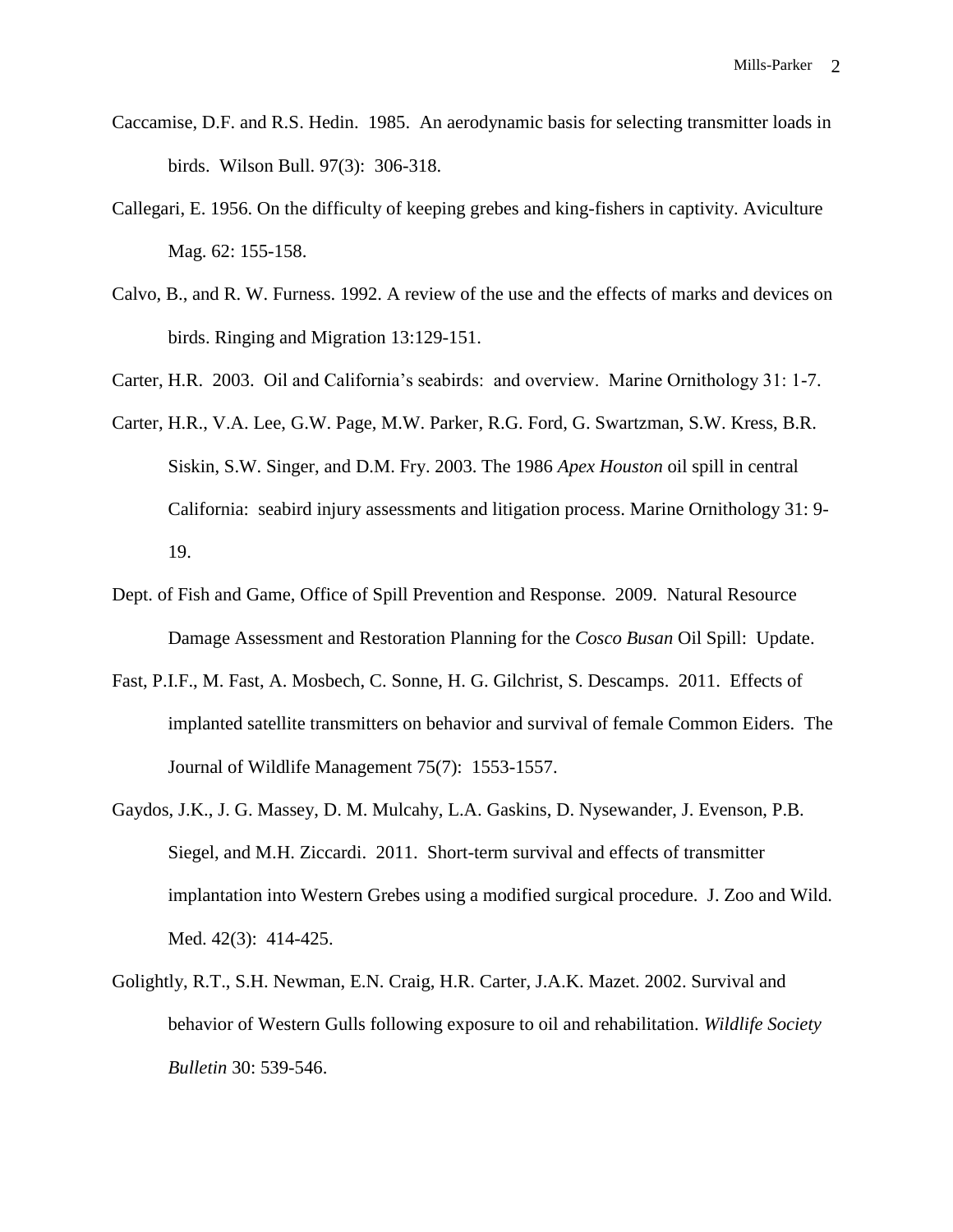- Hampton, S., R. G. Ford, H. R. Carter, C. Abraham, and D. Humple. 2003. Chronic oiling and seabird mortality from the sunken vessel S.S. Jacob Luckenbach in Central California. Mar. Ornith. 31: 35-41.
- Hatch, S. A., P. M. Meyers, D. M. Mulcahy, and D. C. Douglas. 2000. Performance of implantable satellite transmitters in diving seabirds. Waterbirds 23: 84-94.
- Humple, D. L. 2009. Genetic structure and demographic impacts of oil spills in Western and Clark's Grebes. Masters Thesis. Sonoma State University. 101 pp.
- Ivey, G. L. 2004. Conservation assessment and management plan for breeding Clark's and Western grebes in California. American Trader Trustee Council Report. 80 pp.
- Ivey, G. L. 2005. Conservation assessment of breeding western and Clark's grebes. Northwestern Naturalist 86: 101.
- Klasing, K. C. 1991. Avian inflammatory response: mediation by macrophages. Poult. Sci. 70: 1176-86.
- Korschgen, C. E., S. J. Maxson, V. B. Kuechle. 1984. Evaluation of implanted radio transmitters in ducks. J. Wildl. Manage. 48(3): 982-987.
- Korschgen, C. E., K. P. Kenow, A. Gendron-Fitzpatrick, W. L. Green, and F. J. Dein. 1996. Implanting intra-abdominal radiotransmitters with external whip antennas in ducks. J. of Wildl. Man. 60: 132-137.
- Latty, C. J., T. E. Hollmen, M. R. Petersen, A. N. Powell and R. D. Andrews. 2010. Abdominally implanted transmitters with percutaneous antennas affect the dive performance of common eiders. Condor 112: 314-322.
- Lewis, T.L. and P.I. Flint. 2008. Modified method for external attachment of transmitters to birds using two subcutaneous anchors. J. Field Ornithol. 79(3): 336-341.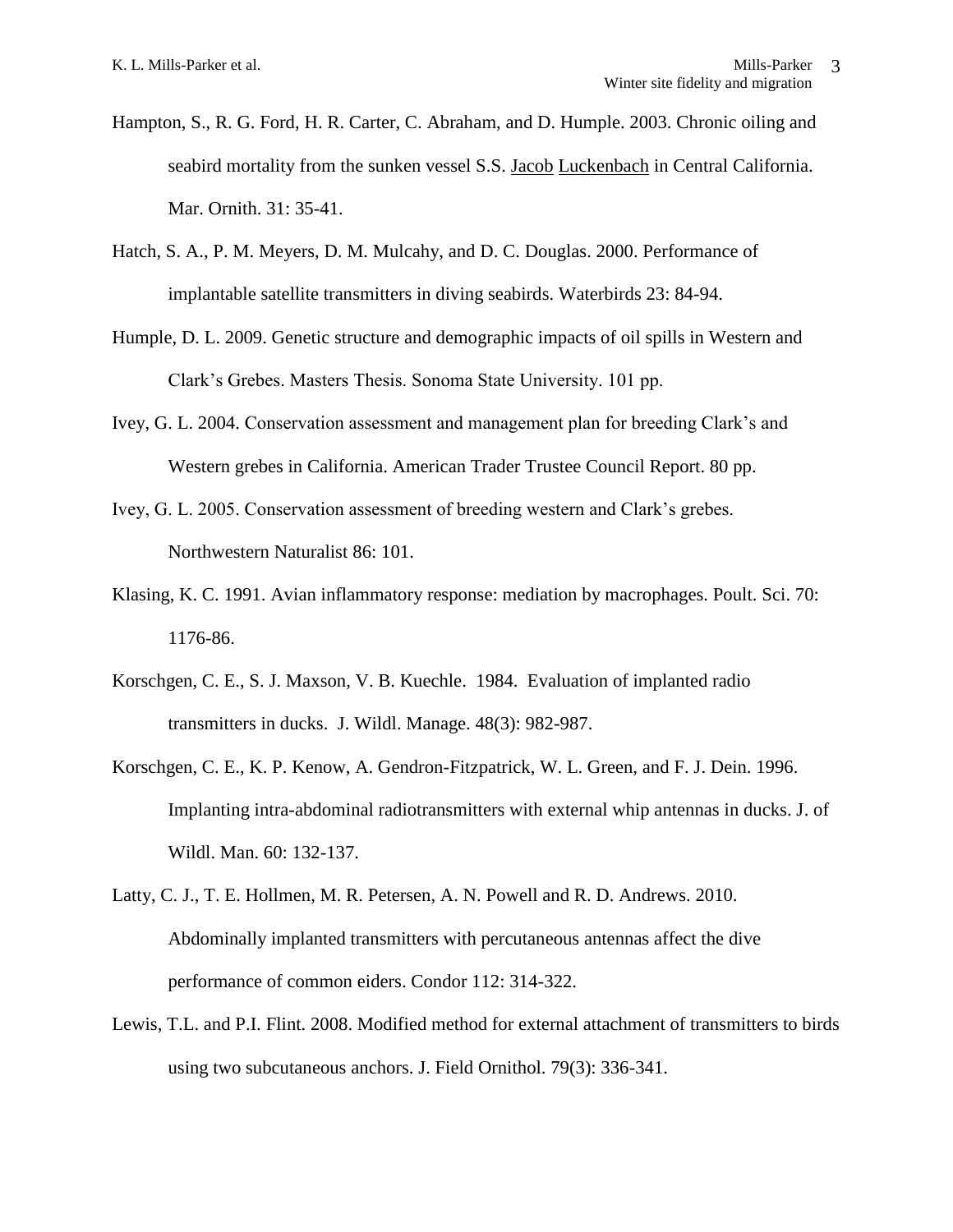- Luckenbach Trustee Council. 2006. S.S. Jacob Luckenbach and associated mystery oil spills draft damage assessment and restoration plan/environmental assessment. Prepared by California Department of Fish and Game, National Oceanic and Atmospheric Administration, United States Fish and Wildlife Service, National Park Service.
- Meyers, P. M., S. A. Hatch, and D. M. Mulcahy. 1998. Effect of implanted satellite transmitters on the nesting behavior of murres. Condor 100:172-174.
- Mulcahy, D. M., K. A. Burek, and D. Esler. 2007. Inflammatory reaction to fabric collars from percutaneous antennas attached to intracoelomic radio transmitters implanted in harlequin ducks (*Histrionicus histrionicus*). J. of Avian Med. and Surg. 21:13-21.
- Newman, S.H., J.Y. Takekawa, and D.L. Whitworth. 1999. Subcutaneous anchor attachment increases retention of radio transmitters on Xantus' and Marbled Murrelets. J. Field Ornithol. 70(4): 520-534.
- Olsen, G. H., F. J. Dein, G. M. Haramis, D. G. Jorde. 1992. Implanting radio transmitters in wintering canvasbacks. J. of Wildl. Man. 56: 325-328.
- Page, G.W., H.R. Carter, and R.G. Ford. 1990. Numbers of seabirds killed or debilitated in the 1986 Apex Houston oil spill in central California. Studies in Avian Biology No. 14: 164- 174.
- Petersen, M. R., W. W. Larned, and D. C. Douglas. 1999. At-sea distribution of spectacled eiders: a 120-year-old mystery resolved. The Auk 116: 1009-1020.
- Richman, S. E., and J. R. Lovvorn. 2008. Costs of diving by wing and foot propulsion in a sea duck, the white-winged scoter. J. of Comp. Phys. B 178:321–332.
- Robert, M., B. Drolet, and J-P. L. Savard. 2006. Effects of backpack radio-transmitters on female Barrow's Goldeneyes. Waterbirds 29:115-120.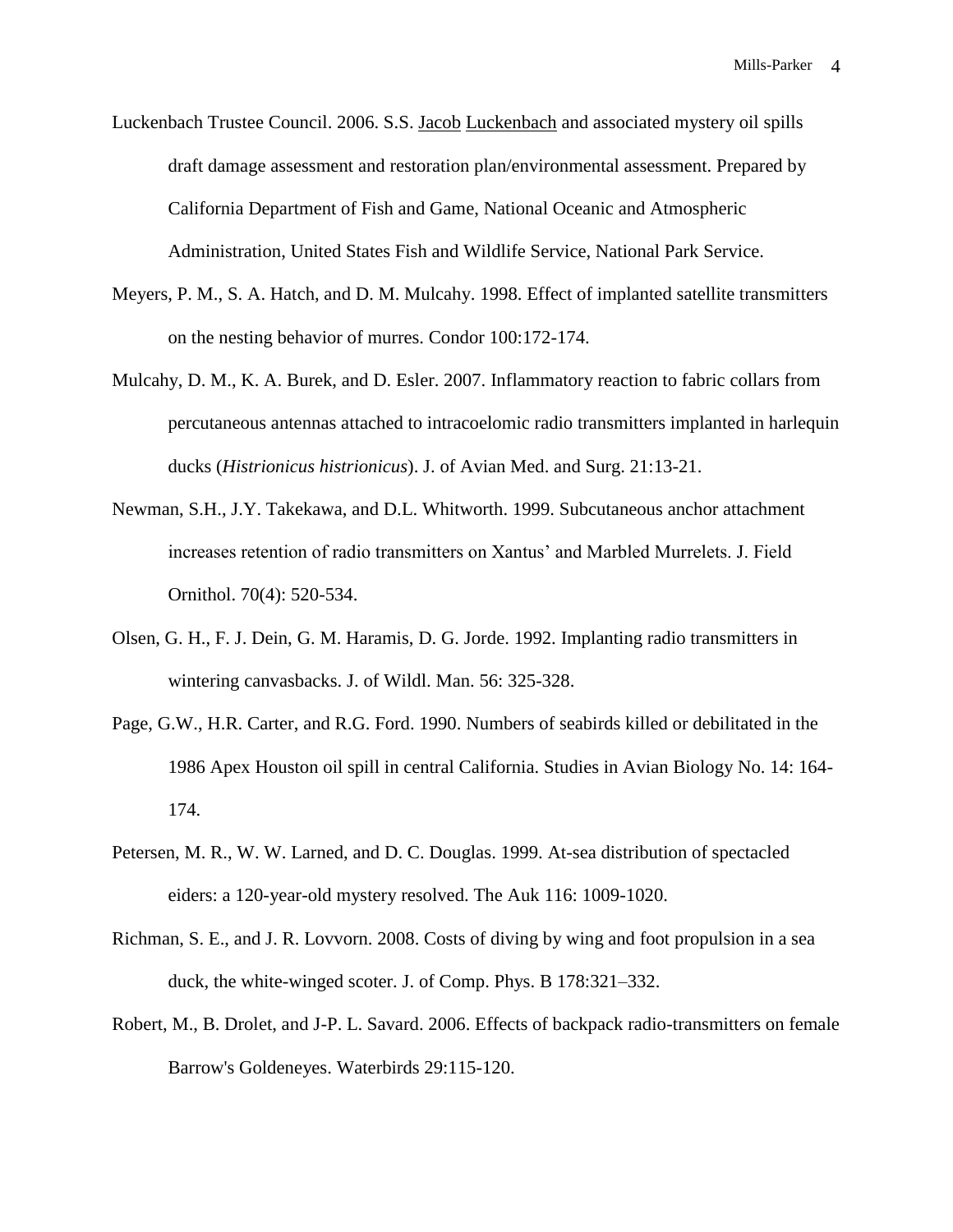- Ropert-Coudert, Y., R. P. Wilson, K. Yoda, and A. Kato. 2007. Assessing performance constraints in penguins with externally-attached devices. Mar. Ecology Progr. Ser. 33:281-289.
- Sibley, F.C. 1970. Winter wing molt in the Western Grebe. Condor: 373.
- Smail, J., D.G. Ainley, and H. Strong. 1972. Notes on birds killed in the 1971 San Francisco Oil Spill. California Birds 3(2): 25-32.
- Storer, R. W. and G. L. Nuechterlein. 1985. An analysis of plumage and morphological characters of the two color forms of the Western Grebe (Aechmorphorus). The Auk 102 (1): 102-119.
- Storer, R. W. and G. L. Nuechterlein. 1992. Western Grebe (*Aechmophorus occidentalis*). The Birds of North America Online (A. Poole, Ed.). Ithaca: Cornell Lab of Ornithology; Retrieved from the Birds of North America Online: <http://bna.birds.cornell.edu/bna/species/026a>
- Stoskopf, M. K. 2003. Gaviiformes (Loons), Podicipediformes (Grebes), and Procellariiformes (Albatrosses, Fulmars, Petrels, Storm Petrels, and Shearwaters). Pages 110-117. In: Zoo and Wild Animal Medicine, 5th edition (Fowler and Miller Eds.). Saunders Publishing Company, St. Louis, MO. 782 pp.
- Takekawa, J.Y., A.K. Miles, D.H. Schoellhamer, N.D. Athearn, M.K. Saiki, W.D. Duffy, S. Kleinschmidt, G.G. Shellenbarger and C.A. Jannusch. 2006. Trophic structure and avian communities across a salinity gradient in evaporation ponds of the San Francisco Bay estuary. Limnology and Aquatic Birds 189: 307-327.
- Warnock, N., G.W. Page, T. D. Ruhlen, N. Nur, J.Y. Takekawa, and J.T. Hanson. 2002. Management and conservation of San Francisco Bay salt ponds: effects of pond salinity,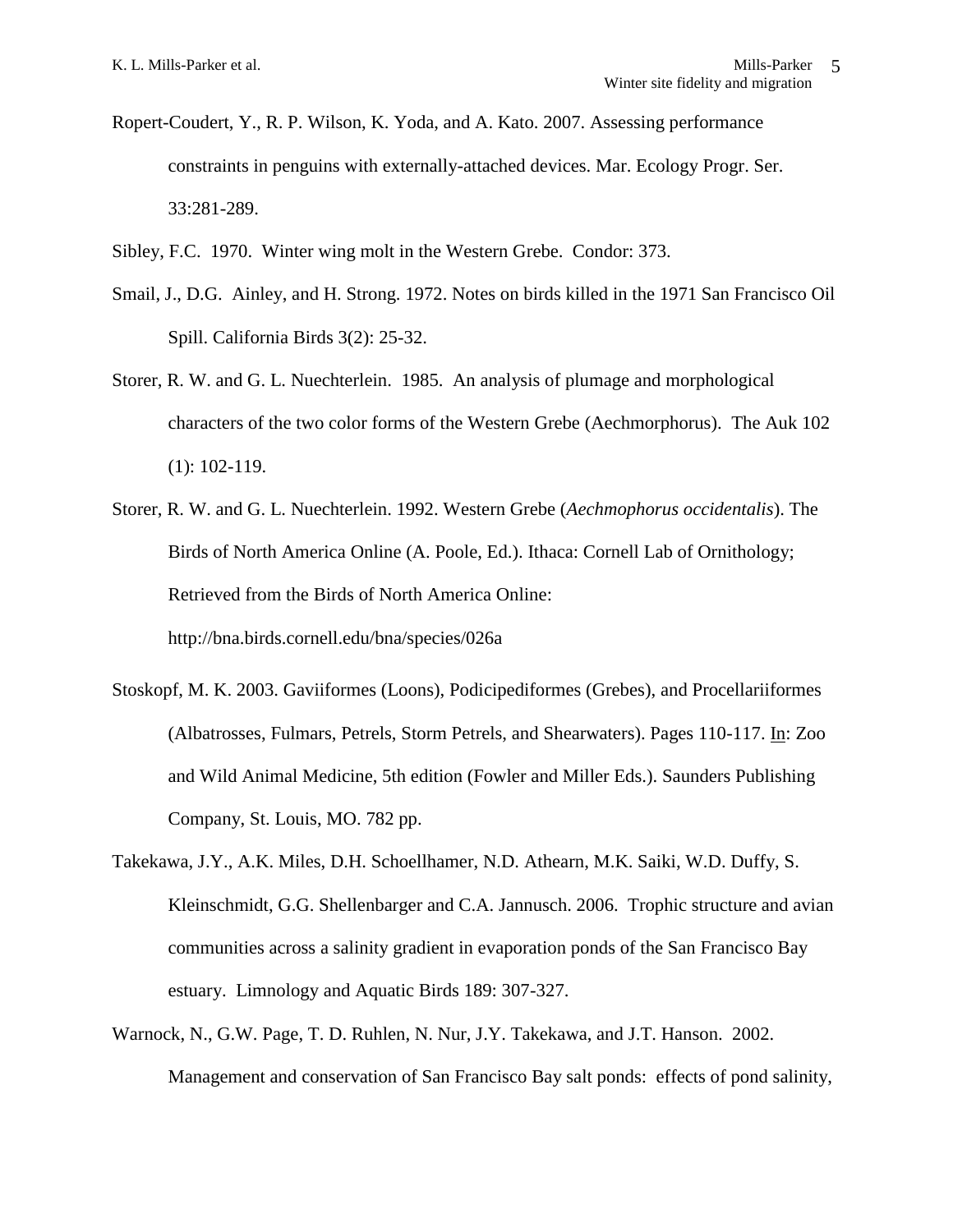area, tide, and season on Pacific Flyway Waterbirds. Waterbirds 25 (Special Publication 2): 79-92.

- Warnock, S.E., and J.Y. Takekawa. 1996. Wintering site fidelity and movement patters of Western Sandpipers *Calidris mauri* in the San Francisco Bay estuary. Ibis 138: 160-167.
- Wilson, R.P., J.M. Kreye, K. Lucke, and H. Urquart. 2004. Antennae on transmitters on penguins: balancing energy budgets on the high wire. The Journal of Experimental Biology 207: 2649-2662.
- Withey, J. C., T. D. Bloxton, and J. M. Marzluff. 2001. Effects of tagging and location error in wildlife radiotelemetry studies. In: Millspaugh, J. J., and J. M. Marzluff, (eds.). Radio tracking and animal populations. Academic Press, San Diego, CA. Pp. 43-47.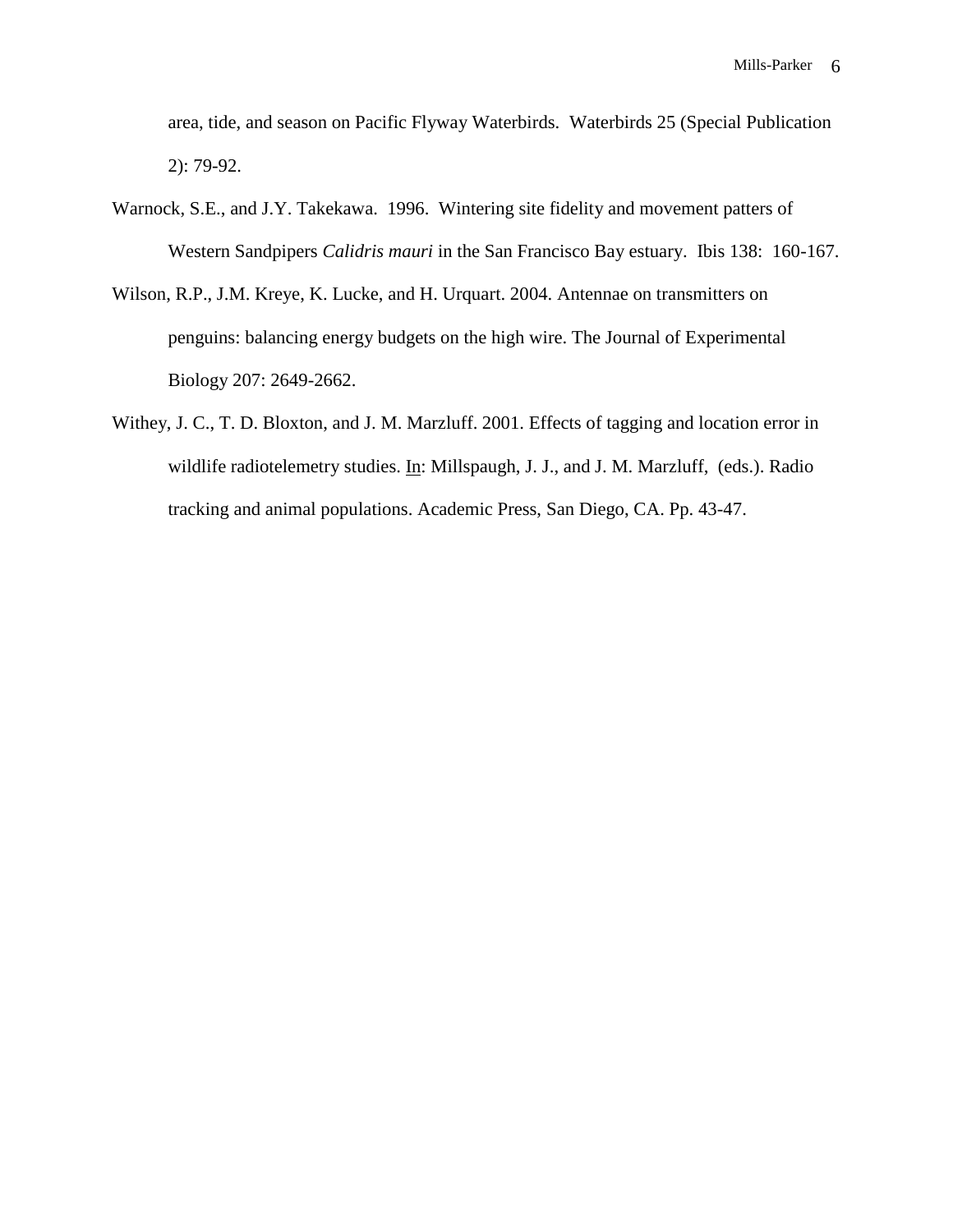| <b>Bird</b><br>ID | <b>Sex</b> | <b>Body</b><br>Mass(g) | % Body<br>Mass <sup>a</sup> | <b>Maximum</b><br><b>No. Days</b><br><b>Alive</b> | <b>Total</b><br><b>Cumulative</b><br><b>Distance</b><br>(km) | <b>Final Status</b>    |
|-------------------|------------|------------------------|-----------------------------|---------------------------------------------------|--------------------------------------------------------------|------------------------|
| 97620             | Male       | 1134                   | 2.29                        | 5                                                 | 129.7                                                        | Suspected mortality    |
| 97614             | Female     | 1225                   | 2.12                        | 25                                                | 218.2                                                        | Suspected mortality    |
| 97621             | Male       | 1435                   | 1.81                        | 39                                                | 246.6                                                        | Suspected mortality    |
| 97615             | Unknown    | 1025                   | 2.54                        | 47                                                | 571.7                                                        | Unknown                |
| 97618             | Male       | 1102                   | 2.36                        | 68                                                | 295.6                                                        | <b>Battery failure</b> |
| 97613             | Male       | 1385                   | 1.88                        | 123                                               | 624.3                                                        | Suspected mortality    |
| 97619             | Unknown    | 1190                   | 2.18                        | 143                                               | 283.8                                                        | <b>Battery failure</b> |
| 97617             | Female     | 1378                   | 1.89                        | 436                                               | 2940.4                                                       | Battery depleted       |
| 97622             | Male       | 1455                   | 1.79                        | 454                                               | 2143.6                                                       | Battery depleted       |

**Table 1.** Outcomes of the nine PTTs deployed on Western Grebes in San Francisco Bay.

<sup>a</sup>PTT implant as percentage of body mass.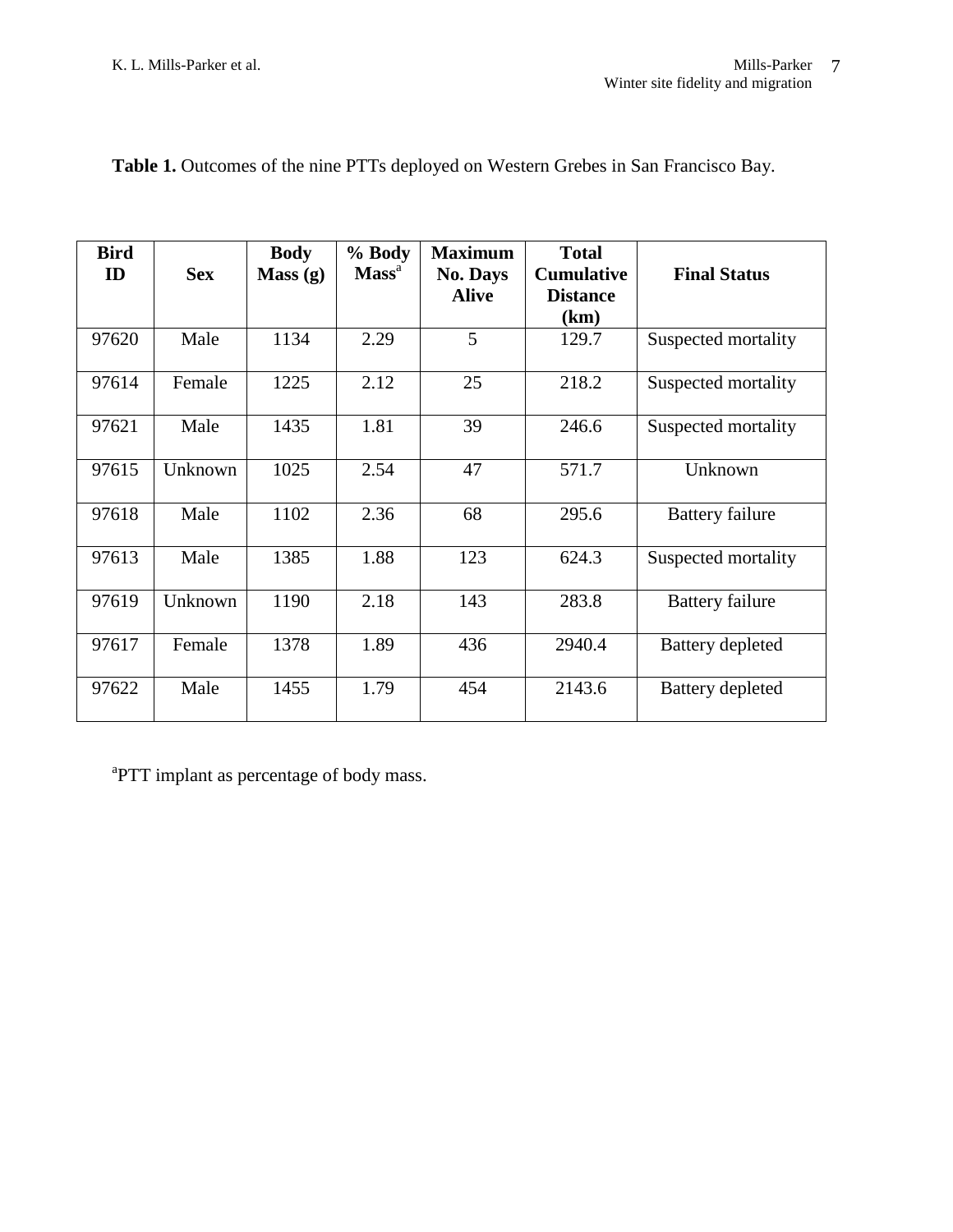# FIGURE LEGENDS

- **Fig. 1** Relationship between capture weight (grams) and post-release survival (days).
- **Fig. 2** Track lines for grebe # 97622 showing migration to Klamath Lake, Oregon, July October 2011.
- **Fig. 3** Track lines for grebe # 97617 showing migration to San Diego, California, December 2011.
- **Fig. 4** Kernel density estimator overlaid on maps of the San Francisco Bay area for 4 grebes (#s 97613, 97615, 97617, 97622).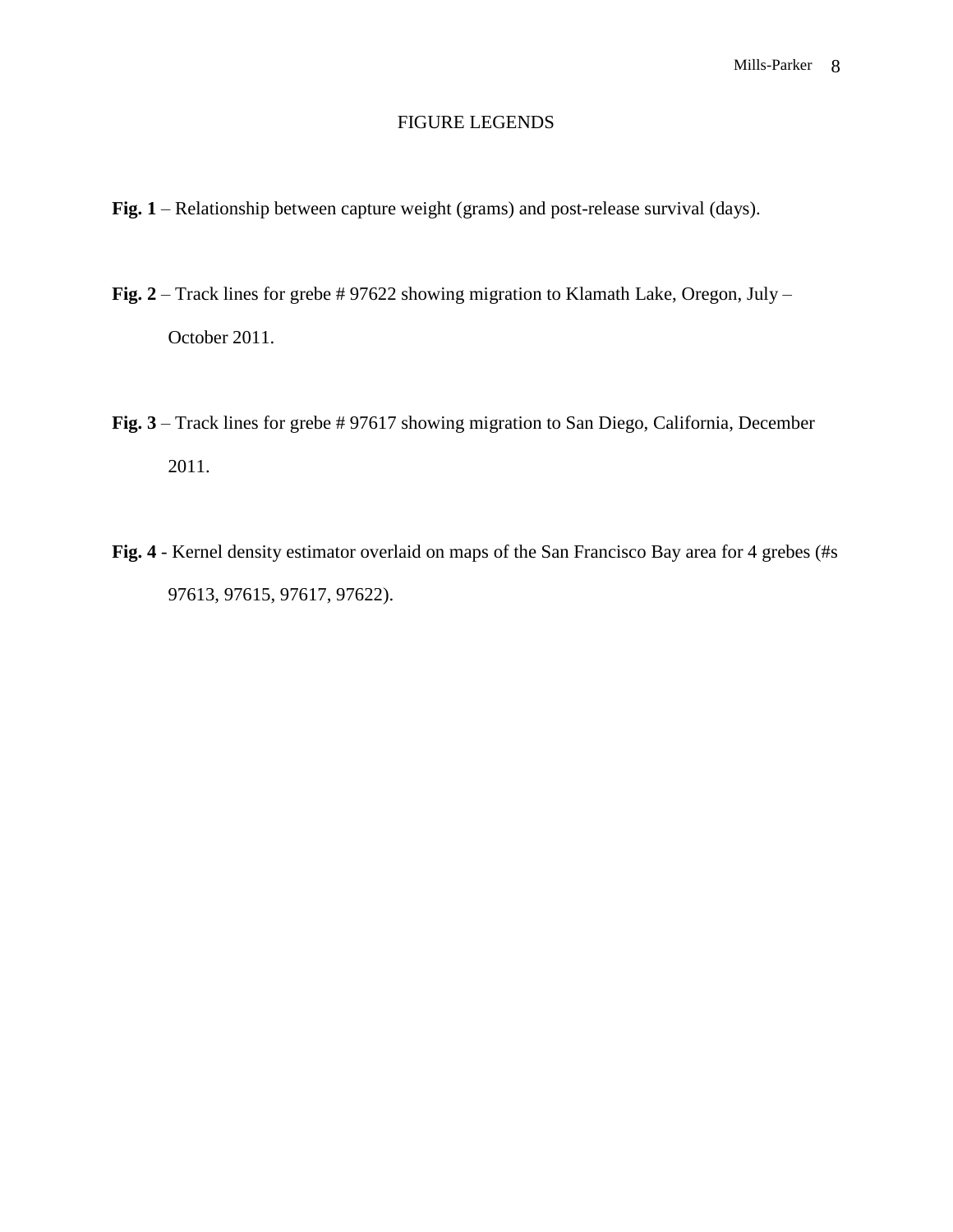

Fig. 1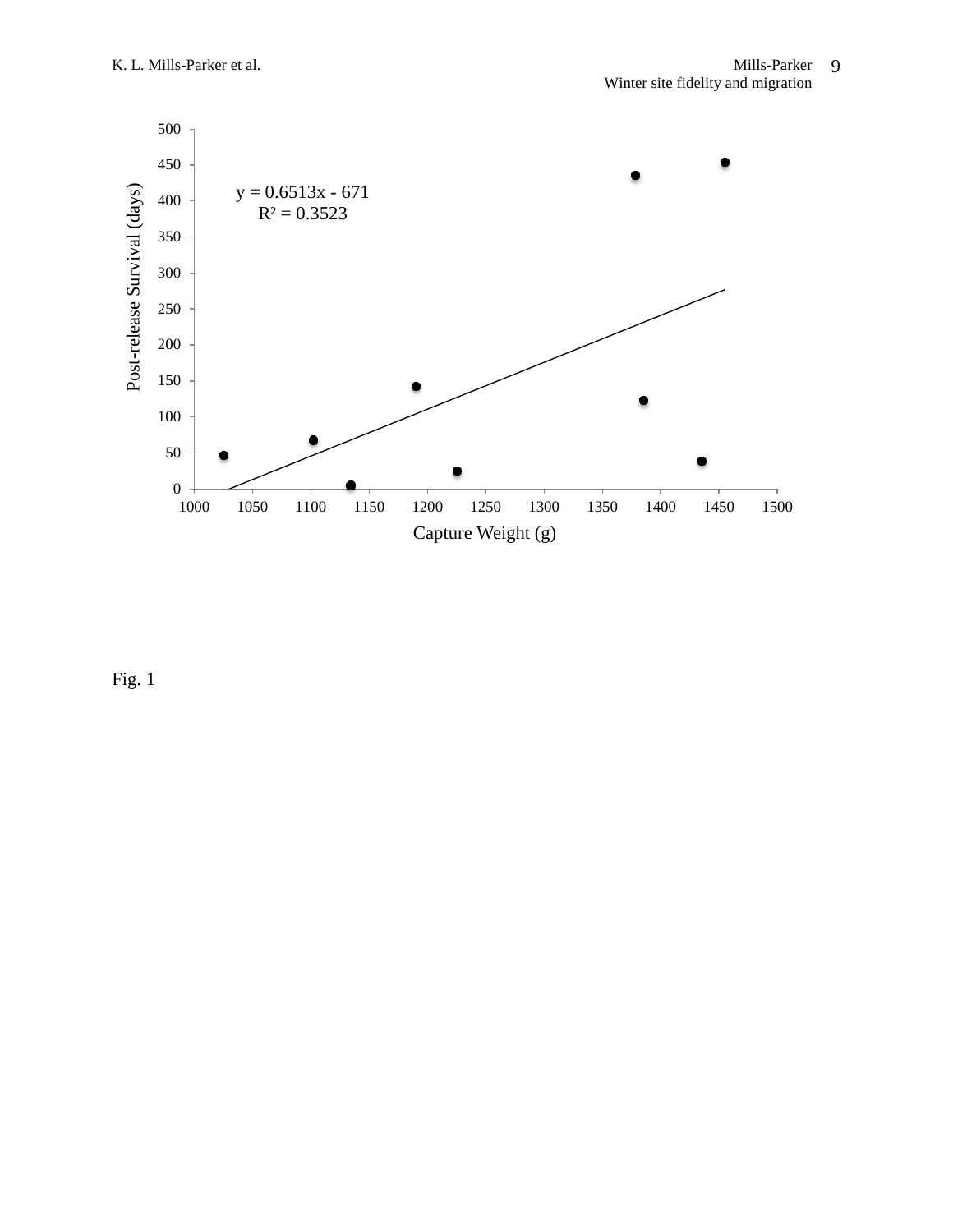

Fig. 2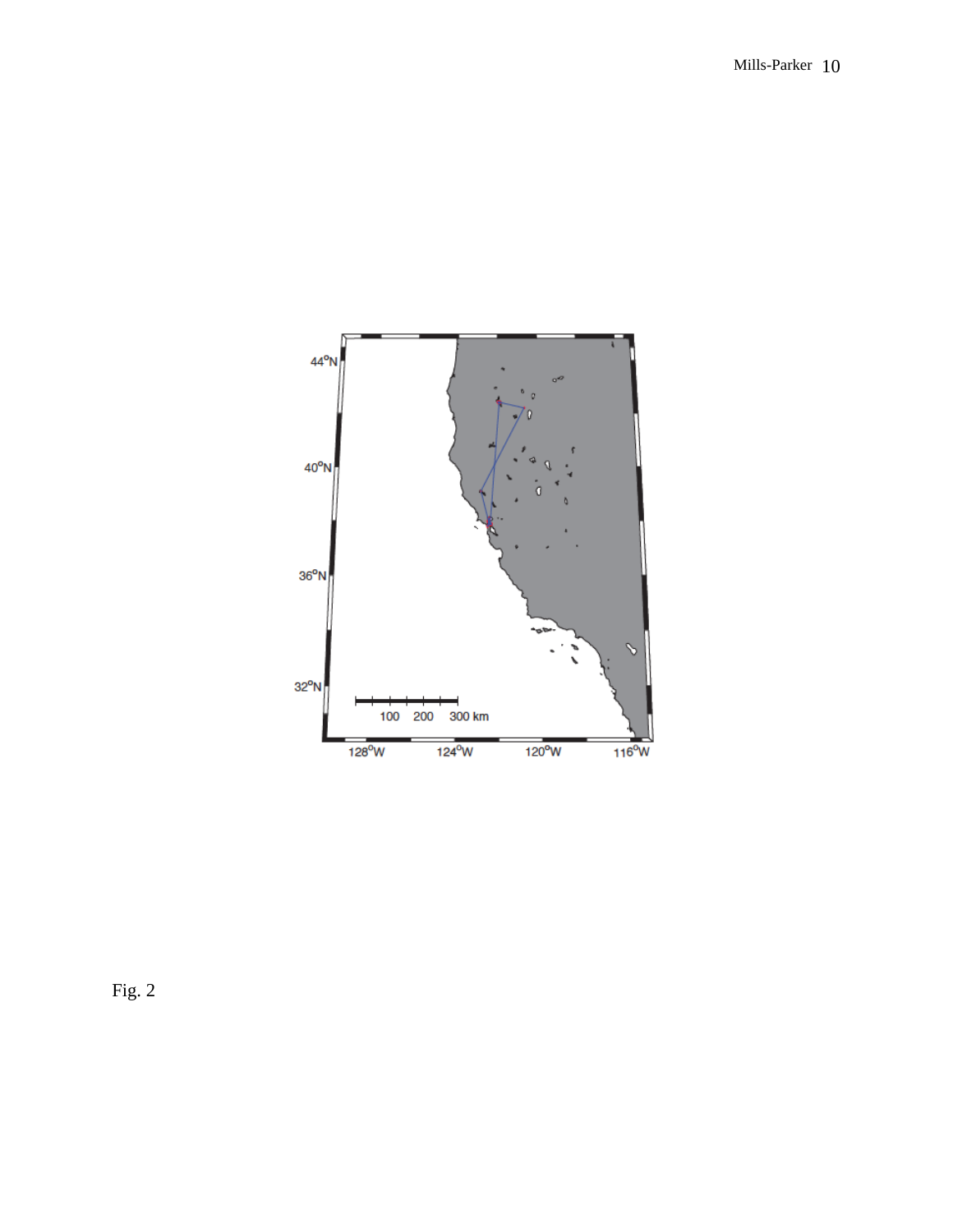

Fig. 3